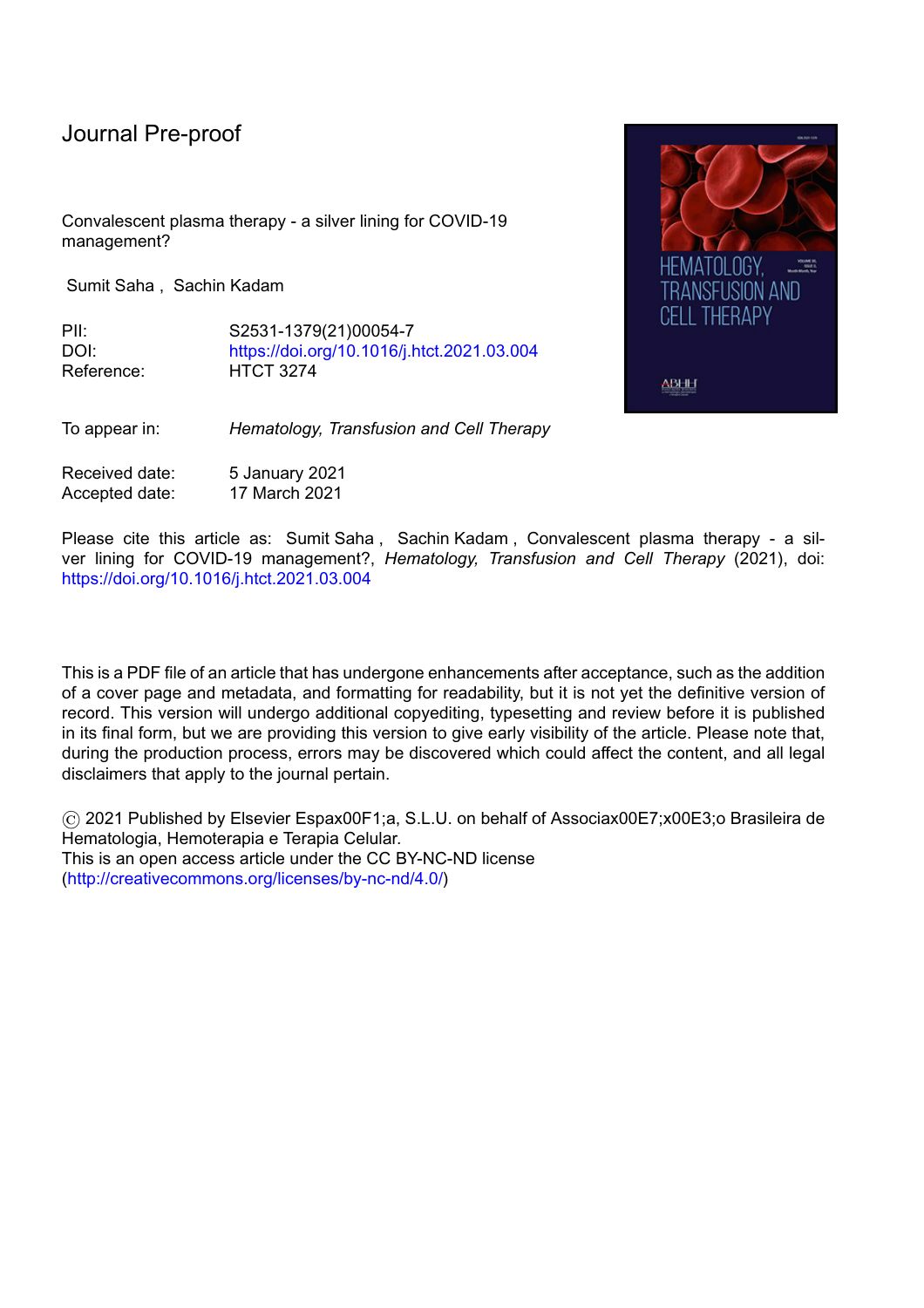## Journal

Convalescent plasma therapy - a silver lining for COVID-19 management?

l

Sumit Saha

Sachin Kadam\* 0000-0002-9937-4736

Advancells Group, Noida, India

**Article history:** Received 05 January 2021 Accepted 17 March 2021

**Keywords:** COVID-19 Convalescent Plasma Therapy SARS-CoV2 COVID-19 Treatment

\* Corresponding author at: Advancells Group, Noida, U.P. 201301. India

E-mail address kadamsachin@gmail.com

## **Conflict of Interest**

The authors declare conflicts interest.

*Introduction:* The COVID-19 pandemic has pushed the world towards social, economic, and medical challenges. Scientific research in medicine is the only means to overcome novel and complex diseases like COVID-19. To sum up the therapeutic wild-goose chase, many available antivirals and repurposed drugs have failed to show successful clinical evidence in patient recovery, several vaccine candidates are still waiting in the trial pipelines and a few have become available to the common public for administration in record time.

*Objective and Method:* However, with upcoming evidence of coronavirus mutations, available vaccines may thrive on the spirit of doubt about efficacy and effectiveness towards these new strains of Severe Acute Respiratory Syndrome Coronavirus (SARS-CoV2). In all these collective uncertainties, plasma therapy has shown a ray of hope for critically ill patients.

*Results:* To date, with very few published case studies of convalescent plasma in COVID-19, there are two school of thought process in the scientific community regarding plasma therapy efficiency and this leads to confusion due to the lack of optimal randomized and controlled studies.

*Conclusion:* Without undertaking any robust scientific studies, evidence or caution, accepting any therapy unanimously may cause more harm than good, but with a clearer understanding of SARS-CoV2 immunopathology and drug response, plasma therapy might be the silver lining against COVID-19 for the global community.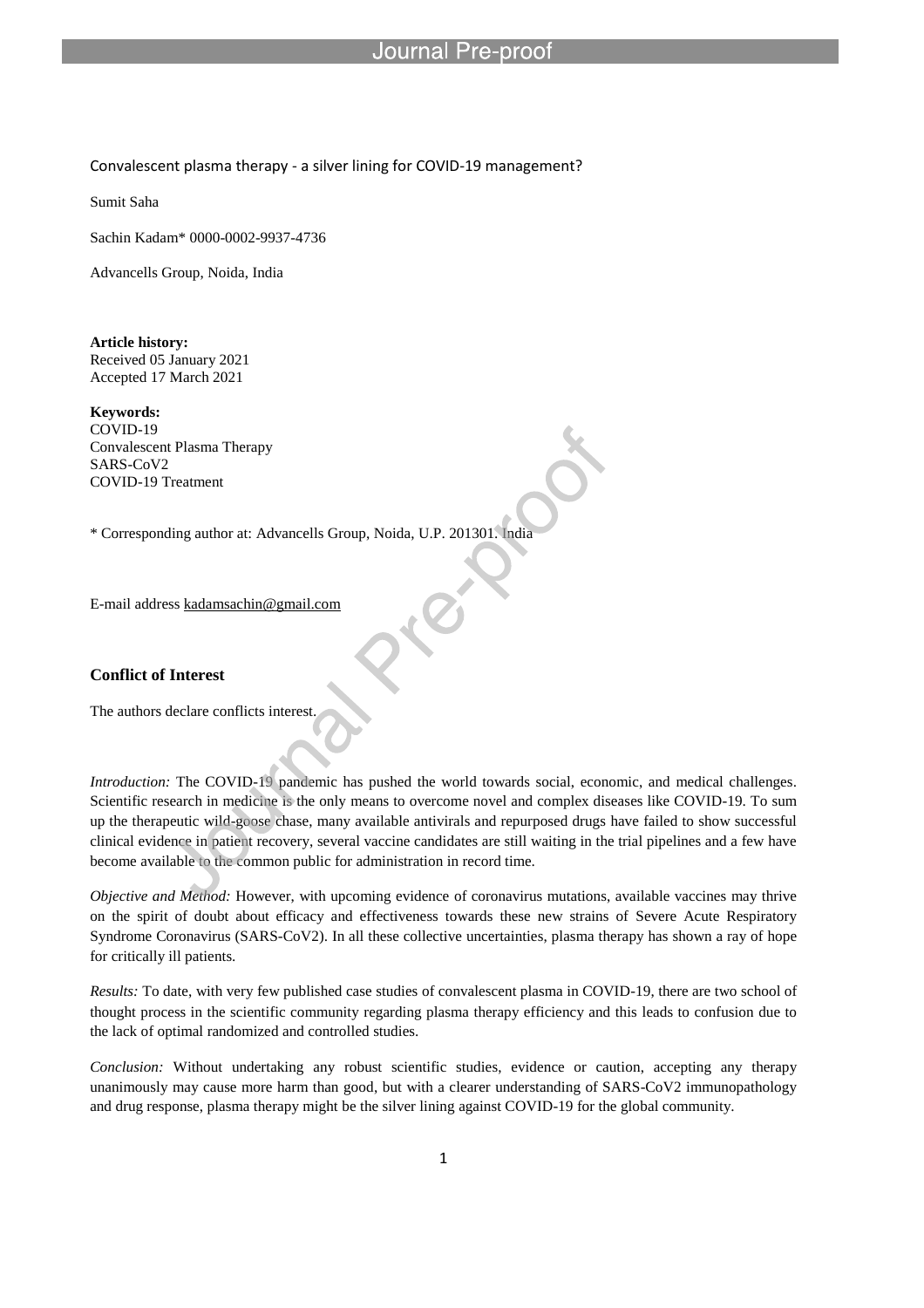### **Introduction**

Globally, as January 4, 2021, there have been 83,910,386 confirmed COVID-19 cases, including 1,839,660 deaths, as per World Health Organization (WHO) reports<sup>1</sup>. Although the race to find any substantial COVID-19 treatment and effective vaccine has gained a necessary acceleration, with a steep increase in the infection rate worldwide, the majority of the countries are currently on the doorstep of a second wave of COVID-19. Even after one year from the novel coronavirus (SARS-CoV2) detection in China<sup>2</sup>, therapeutic strategies for novel coronavirus disease 2019 (COVID-19) with antivirals and repurposed drugs are facing critical challenges for approval due to the lack of clinical evidence or inadequate successful *in vivo* patient reports. Meanwhile, the sprint to produce safe and effective vaccines has gained tremendous momentum with a few candidates already in the market<sup>3</sup>, but their success is still uncertain . Recently, the US Food and Drug Administration (FDA) and American Association of Blood Banks have asked vaccine recipients to hold off plasma donation, owing to antibody selectivity towards specific regions of SARS-CoV2<sup>4</sup>. This further raises questions on vaccine efficiency in the case of strain mutations of COVID-19causing coronavirus<sup>5,6</sup>.

Since COVID-19 therapeutic research began, with available knowledge of the last two decades against two different strains of beta-coronaviruses (βCoVs): Severe Acute Respiratory Syndrome Coronavirus (SARS-CoV) and Middle East Respiratory Syndrome Coronavirus (MERS-CoV)<sup>7,8</sup>, researchers rushed to repurpose existing drugs in an attempt to alter the course of severe COVID-19, but the results were far less than clinically significant. A list of drugs<sup>9</sup> used against COVID-19 for therapeutic purpose have been reported in Table 1. The Solidarity Trial evaluation report published by the WHO on October 15, 2020, reveals interim results of experimental antiviral Remdesivir, the malaria medication Hydroxychloroquine, a combination of HIV drugs Lopinavir/Ritonavir and an immune system messenger Interferon treatments had little or no effect on overall mortality, initiation of ventilation and duration of hospital stay in hospitalized patients, as these drugs showed health risks and failed to reduce COVID-19 mortality in patient cohorts<sup>10</sup>. Amidst the wait for effective treatment, passive immunization strategy of convalescent plasma therapy emerged as a hopeful tactic for the prevention and management of COVID-19, but some convalescent plasma studies, such as the multi-centric study funded by the Indian Council of Medical Research (ICMR)<sup>11</sup>, have found no significant clinical improvement or reduction in mortality in severe COVID-19 cases. This adds to more confusion about the use of plasma therapy in COVID-19. The present review aims to provide an overview of the recent plasma therapy research in the COVID-19 domain, while evaluating critical limitations to enhance clinical efficacy.

| Drug                               | <b>Mode of Action</b>                                                                     | <b>Caveats</b>                                                                                                 | <b>References</b> |
|------------------------------------|-------------------------------------------------------------------------------------------|----------------------------------------------------------------------------------------------------------------|-------------------|
| Remdesivir                         | Repurposed antiviral drug.                                                                | Based on WHO "Solidarity" trial,<br>Remdesivir appeared to have little or no<br>effect on COVID-19 mortality.  | 10                |
| Hydroxychloroquine/<br>Chloroquine | antimalarial<br>Repurposed<br>drug with antiviral and<br>anti-inflammatory<br>properties. | Several studies reported that these drugs<br>were not effective in the treatment or<br>prevention of COVID-19. | 10,12             |
| $LY$ -CoV555                       | Virus-targeting<br>monoclonal<br>antibody<br>therapy.                                     | A drug study on hospitalized patients was<br>paused due to safety concerns at the<br>manufacturing plant.      | 13,14             |

|  |  |  |  | Table 1. COVID-19 Drugs Used for Therapeutic Purpose. |  |
|--|--|--|--|-------------------------------------------------------|--|
|--|--|--|--|-------------------------------------------------------|--|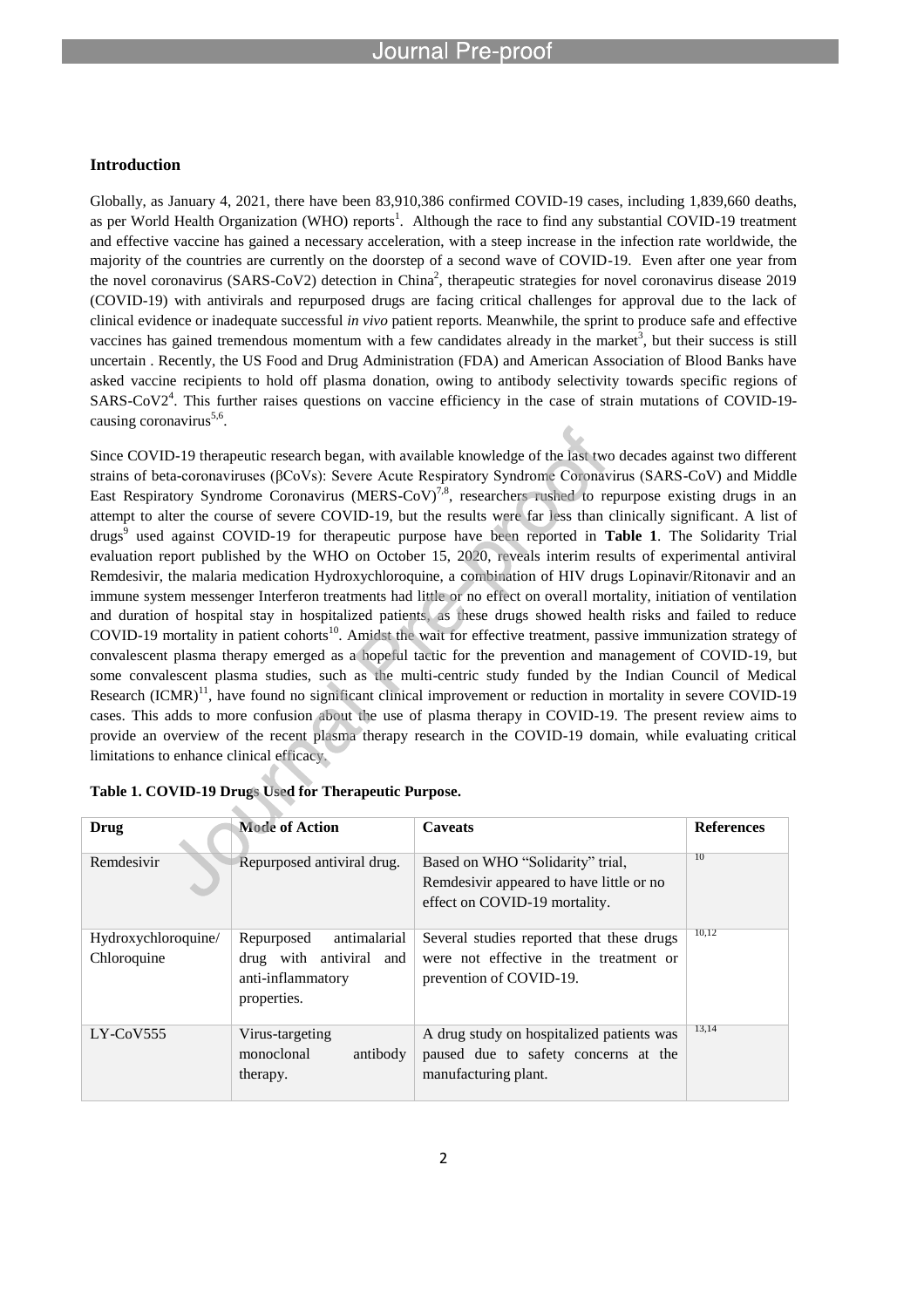| REGN-COV2           | Antibody cocktail of<br>REGN10933 and<br>REGN10987 targeting<br>"spike" protein.                                                                  | A drug study has been limited to enroll<br>only patients with mild COVID-19<br>ailment by barring cases of severe illness.               | 15,16           |
|---------------------|---------------------------------------------------------------------------------------------------------------------------------------------------|------------------------------------------------------------------------------------------------------------------------------------------|-----------------|
| Tocilizumab         | Repurposed<br>rheumatoid<br>arthritis<br>monoclonal<br>antibody<br>(against<br>$IL-6$<br>receptor) therapy with anti-<br>inflammatory properties. | The efficacy of the of the drug to treat<br>severe COVID-19-related pneumonia has<br>failed in a late-stage trial.                       | 17              |
| Lopinavir/Ritonavir | Repurposed HIV<br>antiretroviral drug<br>combination.                                                                                             | WHO solidarity trial reports suggest no<br>reduction in the mortality of COVID-19<br>patients when compared to the standard<br>of care.  | $\overline{10}$ |
| Sarilumab           | Repurposed<br>rheumatoid<br>arthritis<br>monoclonal<br>antibody therapy (against<br>IL-6 receptor) with anti-<br>inflammatory properties.         | Sanofi has reported the drug's failure as a<br>COVID-19 treatment after the latest set of<br>trials.                                     | 18,19           |
| Ruxolitinib         | Repurposed JAK inhibitors<br>anti-inflammatory<br>with<br>properties.                                                                             | The drug has shown positive effects in<br>many COVID-19 cases, but still requires<br>effective controlled trials to establish<br>itself. | 20              |
| Camostat mesylate   | Repurposed<br>protease<br>inhibitor<br>used<br>in<br>pancreatitis.                                                                                | Some studies have seen positive effects,<br>but several trials are yet to be performed<br>before fixating on its potential.              | 21,22           |
| $IFX-1$             | Monoclonal antibody (anti-<br>C5a) therapy with anti-<br>inflammatory properties.                                                                 | A randomized, multicenter phase II/III<br>study is recruiting and no conclusive<br>therapeutic evidence is preset yet.                   | $\overline{23}$ |
| <b>RhACE APN01</b>  | Recombinant human<br>angiotensin converting<br>enzyme 2 (rhACE2) to<br>prevent virus entry and<br>replication.                                    | A phase 2 clinical trial is recruiting and<br>no conclusive therapeutic evidence is<br>present yet.                                      | 24              |

## **Historical Evidence**

Convalescent plasma therapy can be traced back to the  $20<sup>th</sup>$  century, when the plasma of animals, stimulated with infectious agents, were used for immediate short-term antibody-based immunization for the prevention and treatment of diseases<sup>25</sup>. Kitaso and Von Behring<sup>26</sup> achieved a significant milestone in the 1890s for treating diphtheria using blood serum from immunized animal donors, which were later replaced by plasma from recovered donors with specific antibody-based humoral immunity of human origin. Although antibiotics have superseded the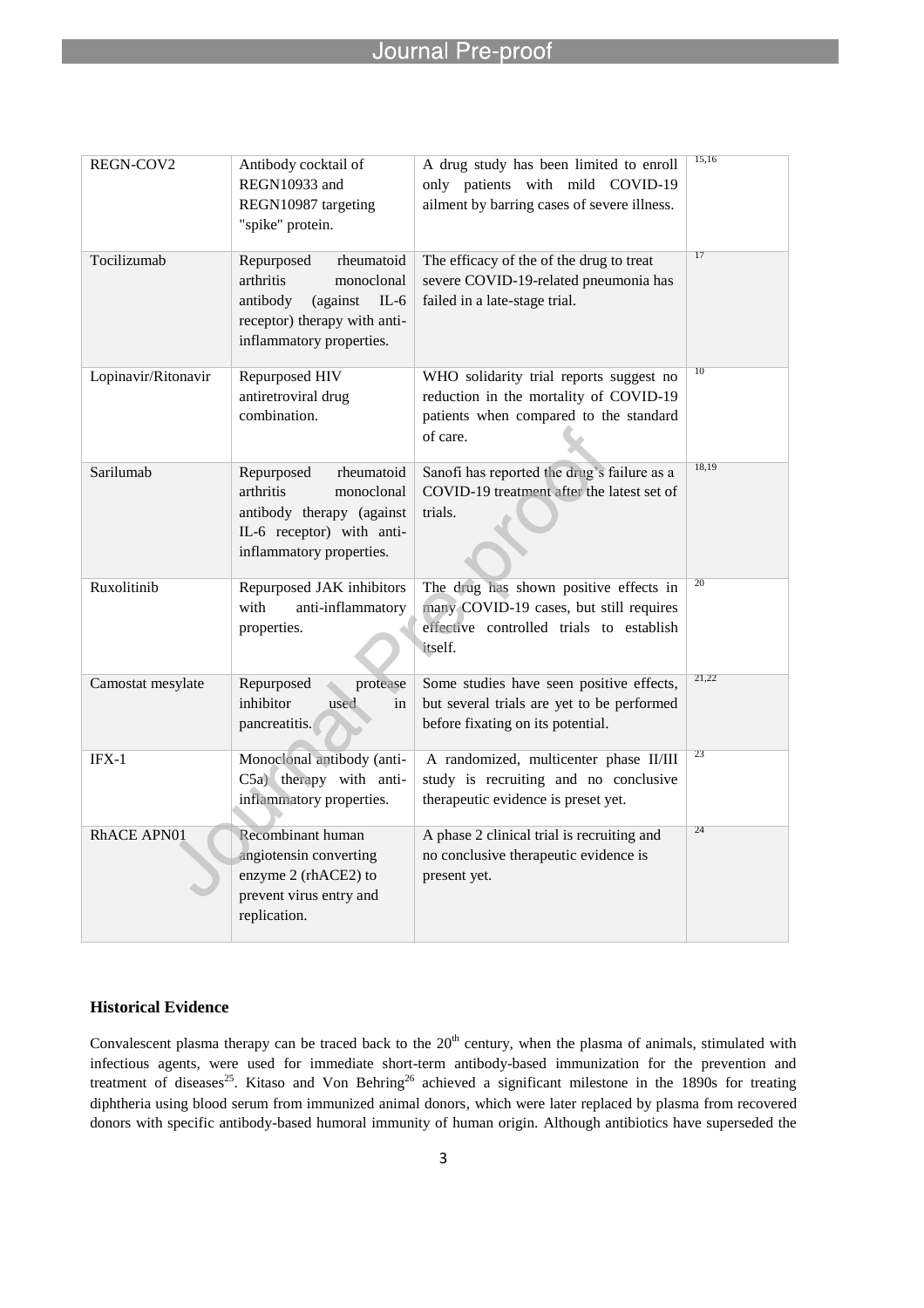requirement for plasma therapy in the case of bacterial infections<sup>27</sup>, it is considered as an important strategy against viral pathogens when prophylaxis or treatments are not available. Besides diphtheria, plasma therapy has also been used in the prophylaxis and treatment of several bacterial diseases, such as pertussis and scarlet fever $^{28}$ . For the first time, during the Spanish flu pandemic of 1918, plasma therapy was reported to be majorly effective in the case of viral diseases on a mass scale<sup>29,30</sup> and soon, extensive research on convalescent plasma therapy indicated significant efficacy in the case of chickenpox, measles, cytomegalovirus infection, H1N1 and H5N1 flu, parovirus B19 infection, Ebola, SARS and MERS $^{31-37}$ .

In convalescent plasma therapy, blood is isolated from a recovered patient who has developed humoral immunity against a particular disease-causing pathogen (e.g., SARS-CoV-2, in the case of COVID-19) and plasma containing specific neutralizing antibodies<sup>38</sup> is obtained by apheresis for transfusion in diseased patients after matching the ABO compatibility **(Figure 1)**. Besides neutralizing antibodies against the specific pathogen, the plasma obtained by apheresis also contains anti-inflammatory cytokines, clotting factors and other natural antibodies to support the immunomodulatory benefits of convalescent plasma therapy<sup>39</sup>.

**Figure1. Plasma Therapy Procedure for COVID-19 Treatment:** The blood of a recovered COVID-19 patient is collected and convalescent plasma is recovered by apheresis. The colleted plasma undergoes an ABO/RHD compatibility check and a viral load inactivation before being processed for transfusion into a COVID-19 patient with severe/mild disease conditions. Adapted from Casadevall et al. $^{40}$ 



## **Convalescent Plasma Therapy in COVID-19**

As the current pandemic scenario strictly deals with coronavirus, it is particularly eminent to discuss the therapeutic evidence of convalescent plasma therapy in the context of coronavirus-caused SARS and MERS diseases **(Table 2)**.

| Table 2. Plasma Therapy Reports of SARS and MERS |  |  |
|--------------------------------------------------|--|--|
|--------------------------------------------------|--|--|

| <b>Disease</b> | <b>Publicati</b><br>on | No. of<br><b>Patients</b><br>administered | <b>Non-Plasma</b><br><b>Medication</b> | Time of<br><b>Plasma</b><br><b>Administration</b> | Volume<br>оf<br><b>Plasma</b> | <b>Plasma</b><br>Antibody<br>Titer <sup>a</sup> | <b>Patient</b><br><b>Outcome</b> |
|----------------|------------------------|-------------------------------------------|----------------------------------------|---------------------------------------------------|-------------------------------|-------------------------------------------------|----------------------------------|
|----------------|------------------------|-------------------------------------------|----------------------------------------|---------------------------------------------------|-------------------------------|-------------------------------------------------|----------------------------------|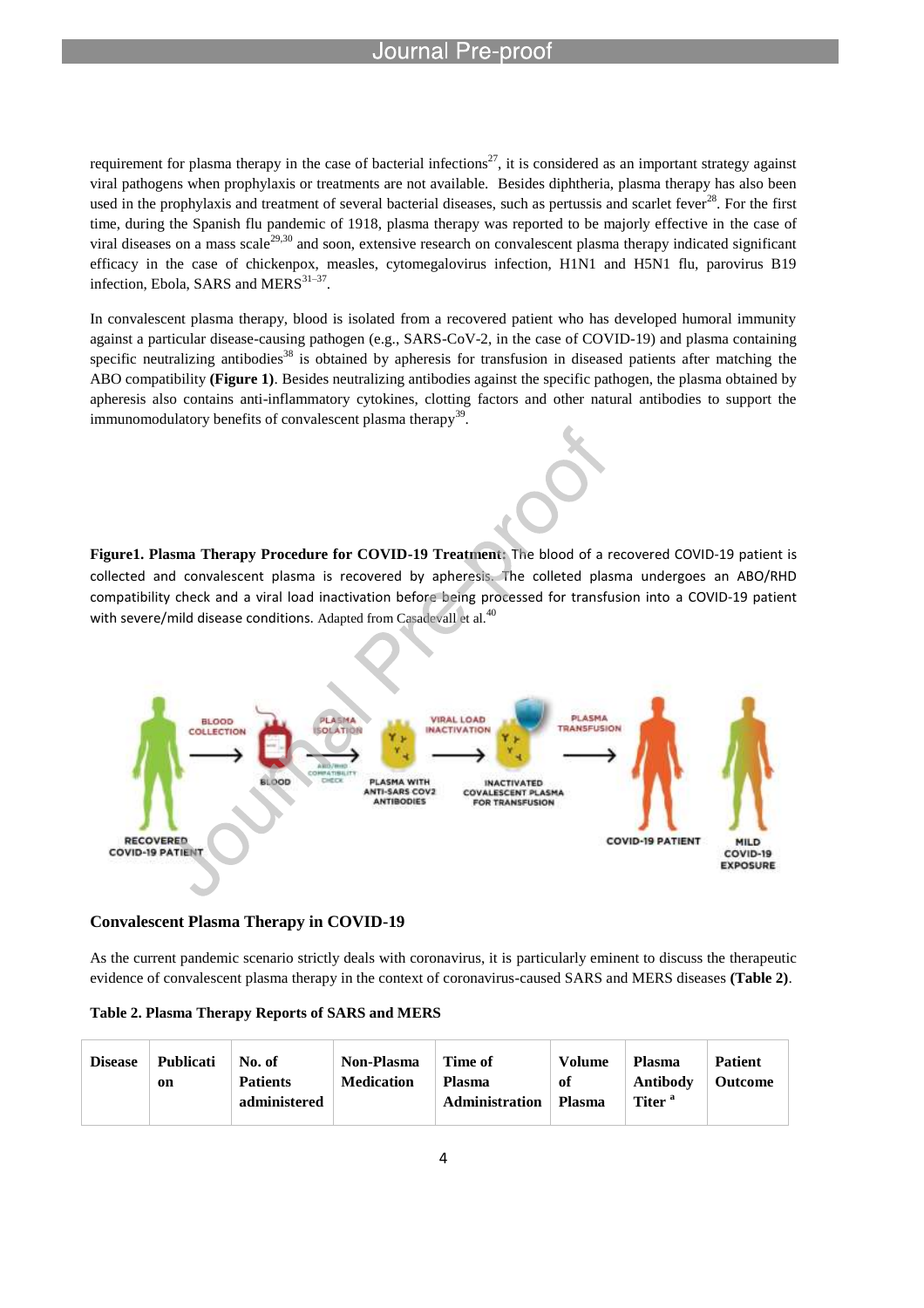|             |                       | with Plasma  |                                                                                                               |                                      | <b>Infused</b>                   |                       |                                                                                                                                                                  |
|-------------|-----------------------|--------------|---------------------------------------------------------------------------------------------------------------|--------------------------------------|----------------------------------|-----------------------|------------------------------------------------------------------------------------------------------------------------------------------------------------------|
| <b>SARS</b> | Soo et al.,<br>41     | 19           | Ribavirin and<br>Methylpredni<br>solone                                                                       | 11.42 days<br>(Mean) after<br>onset. | $200 -$<br>400ml                 | $1:160$ to<br>1:2,560 | 74% of<br>the<br>'plasma<br>group'<br>patients<br>were<br>discharge<br>d by day<br>22.                                                                           |
| <b>SARS</b> | Cheng et<br>al., $42$ | 80           | Cefotaxime<br>and<br>Levofloxacin<br>(on day of<br>admission),<br>Ribavirin,<br>and<br>Methylpredni<br>solone | 14 days (Mean)<br>after onset.       | $279.3 \pm$<br>127.1ml<br>(Mean) | $1:160$ to<br>1:2,560 | Mortality<br>rate was<br>6.3% and<br>21.9% for<br>patient<br>groups<br>receiving<br>infusion<br>before and<br>after 14<br>days of<br>onset,<br>respective<br>ly. |
| <b>SARS</b> | Yeh et al.,<br>43     | 3            | Ribavirin,<br>Methylpredni<br>solone, IVIG,<br>and<br>Lopinavir/Rit<br>onavir                                 | 10 days and 11<br>days after onset.  | 500ml                            | 1:160 to $>$<br>640   | All<br>patients<br>survived<br>with a<br>drop in<br>viral load<br>and<br>subsequen<br>t<br>enhancem<br>ent in IgM<br>and IgG<br>levels.                          |
| <b>MERS</b> | Chun et<br>al, $44$   | $\mathbf{1}$ | Ribavirin,<br>Lopinavir/Rit<br>onavir, and<br>Interferon α-<br>2a                                             | 9 days after<br>onset.               | 250ml                            | Not<br>defined        | Possible<br>non-<br>antibody<br>mediated<br><b>TRALI</b><br>(transfusio<br>n-related                                                                             |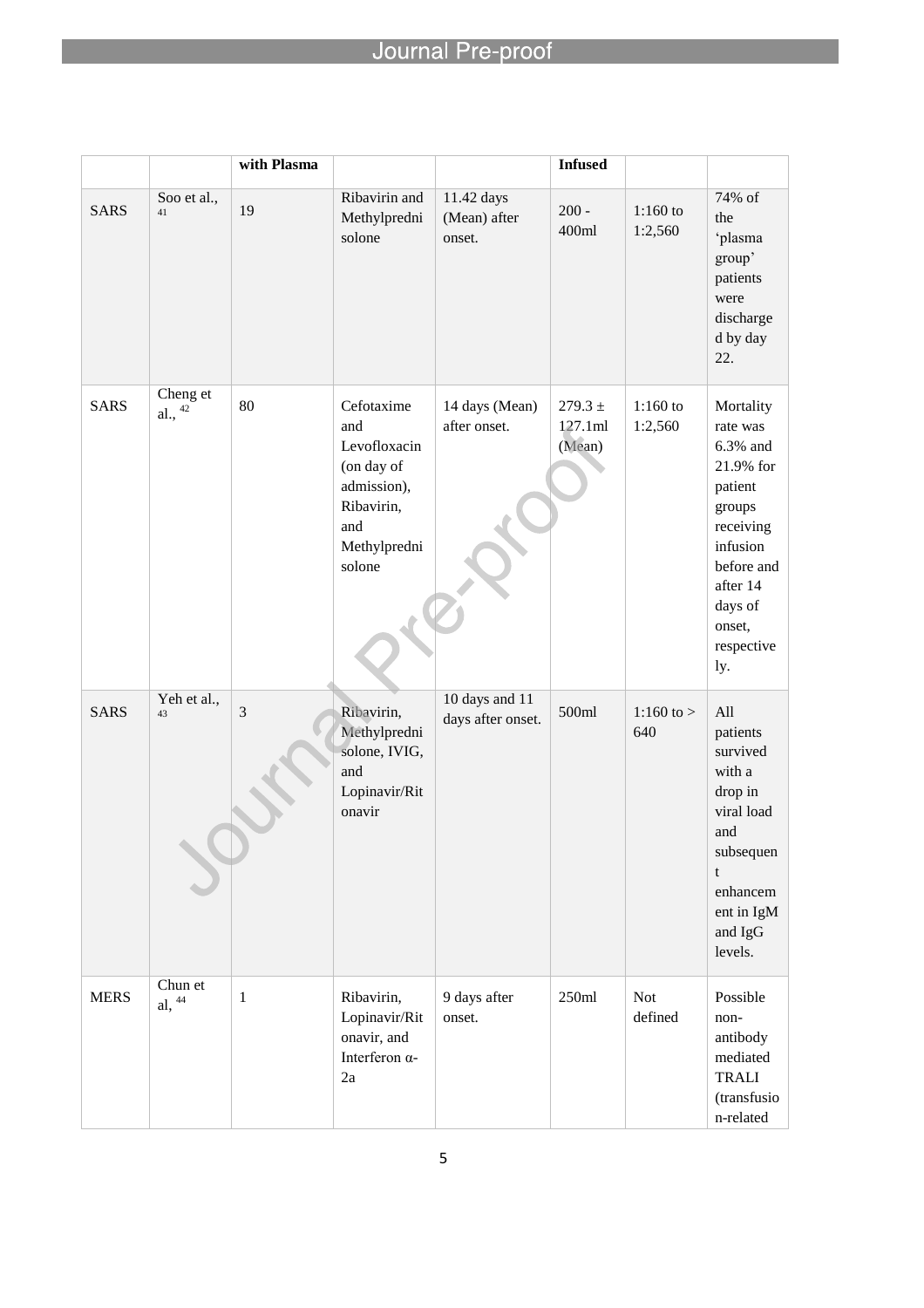#### Journa proo

l

|             |                  |   |             |                                                                                                         |                       |                       | acute lung<br>injury)<br>was<br>observed<br>within 2<br>hours<br>after<br>transfusio<br>n.                                                                                                                                                                                                                                                   |
|-------------|------------------|---|-------------|---------------------------------------------------------------------------------------------------------|-----------------------|-----------------------|----------------------------------------------------------------------------------------------------------------------------------------------------------------------------------------------------------------------------------------------------------------------------------------------------------------------------------------------|
| <b>MERS</b> | Ko et al.,<br>45 | 3 | Not defined | Patient1-11<br>days after onset;<br>Patient2-8 days<br>after onset;<br>Patient3-14<br>days after onset. | <b>Not</b><br>defined | <b>Not</b><br>defined | Patient 1 -<br>Given<br>second<br>plasma<br>infusion<br>and<br>discharge<br>d after 33<br>days of<br>onset;<br>Patient 2 -<br>Possible<br><b>TRALI</b><br>observed<br>and<br>discharge<br>d after<br>102 days<br>of onset;<br>Patient 3 -<br>Possible<br>oxygenati<br>on issue<br>was<br>observed<br>and<br>discharge<br>d after 39<br>days. |

<sup>a</sup> Antibody titers are detected by different methods and might not be fully comparable.

In the case of COVID-19, plasma therapy can act as an anti-viral, as well as an anti-inflammatory, agent against SARS-CoV2 infection, which may adversely affect pulmonary capacity and cause acute respiratory distress syndrome-like symptoms due to cytokine storms in severe stages $46,47$ .

In a study at Prince of Wales Hospital in Hong Kong<sup>42</sup>, 80 SARS-CoV-infected patients were administered with convalescent plasma when their condition was not improving, even after receiving their methylprednisolone dose. The patient outcomes showed positive improvement in the health conditions, but it was observed that patients who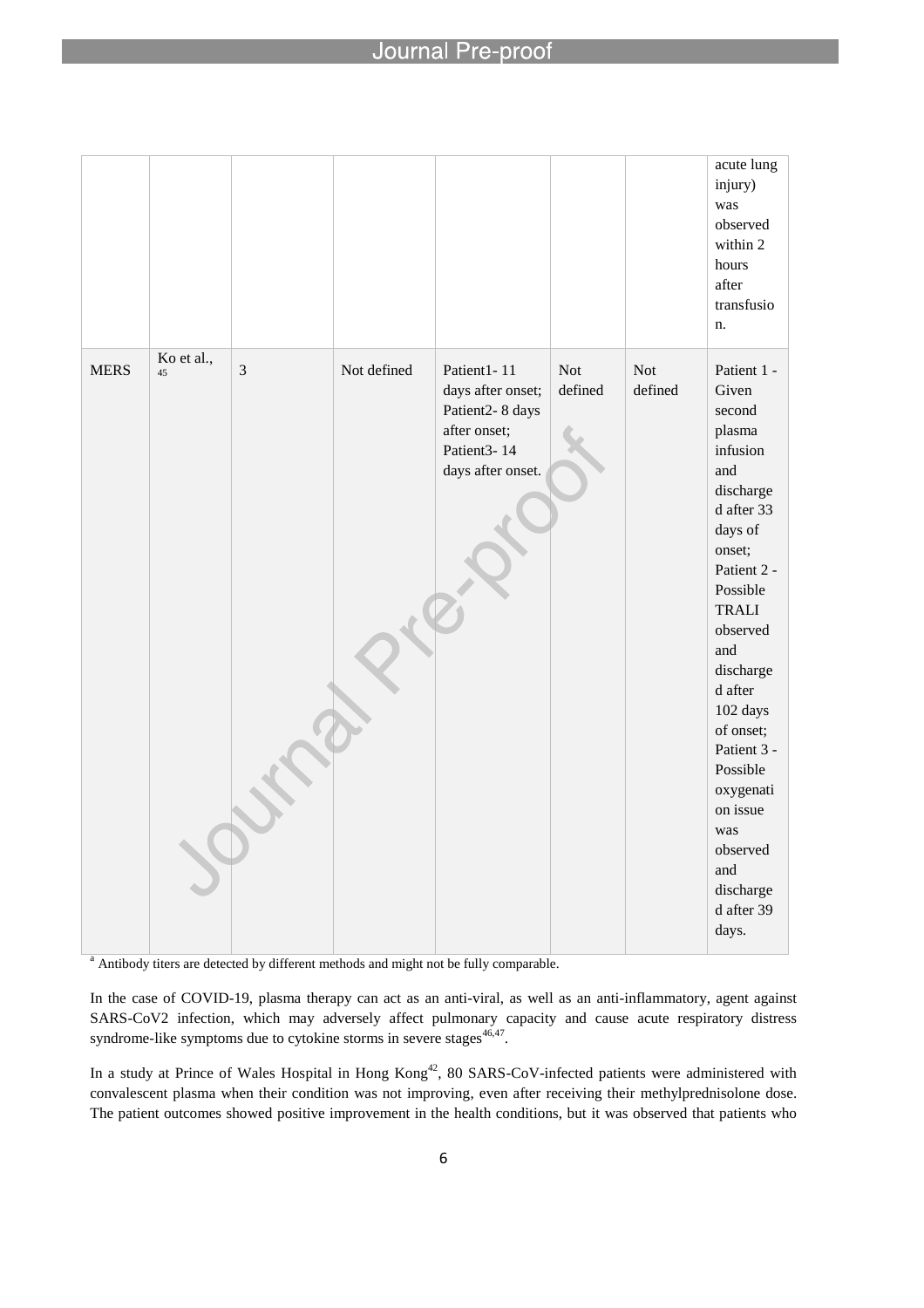received plasma therapy within 14 days from the infection showed better outcomes, compared to the patients who received plasma after 14 days. In the same hospital, another study<sup>41</sup> was conducted to compare the effects of plasma therapy against methylprednisolone. Out of 40 SARS patients undergoing ribavirin and methylprednisolone treatment, 19 were administered with convalescent plasma, whereas 21 were given an additional dose of methylprednisolone. The group of patients who were treated with plasma therapy showed better recovery and reduced mortality. In a different study in Taiwan<sup>43</sup>, 3 critical SARS patients were administered with convalescent plasma and showed stark improvements within 24h of the administration. Although the reported cases emphasized the success of plasma therapy in the SARS-CoV infection, the major limitation was the randomization and sample size issues. The inadequate, yet significant, success reports of convalescent plasma therapy further prompted researchers to use it as a therapeutic tool against the MERS-CoV infection. In a 2016 report<sup>44</sup>, a MERS-CoV infected patient showed viral load reduction upon treatment with convalescent plasma therapy after administration of ribavirin and lopinavir/ritonavir with interferon α-2a dosage. In another small study<sup>45</sup>, 3 MERS patients were administered with convalescent plasma of different titers to determine the earliest seroconversion. Although all the patients recovered and were discharged from the hospital, the study reported that a higher neutralizing antibody titer  $(\geq 1:80)$  might be responsible for early seroconversion, thereby having a major impact on the immunity.

Several observational studies in COVID-19 patients using plasma therapy have shown positive results with some incidence of adverse effects (**Table 3**). The first press-published report of treating COVID-19 patients with convalescent plasma therapy came out in China, where 245 patients were treated with specific neutralizing antibodies and the therapy was assured to be safe and effective<sup>48</sup>. Following this, a pilot study from China reported significant viral load reduction and improvements in the clinical symptoms for 10 severe COVID-19 patients, who were infused with convalescent plasma as an addition to antivirals and supportive care<sup>49</sup>. In another small study, 5 COVID-19 patients on mechanical ventilation were infused with a neutralizing plasma titer > 1:1,000 and showed significant reduction in fever, viral load and ARDS (acute respiratory distress syndrome) $50$ . Another patient study in China<sup>51</sup> also portrayed similar benefits of convalescent plasma therapy and hailed it as a potential solution to the pandemic crisis. Amidst these single-arm studies, one particular study by Wu *et al.*,<sup>52</sup> reported that anti-SARS-CoV2 spike-binding antibodies in patients were detected from days 10 to15 after the disease onset and hinted at the need to explore the interplay between viral load and immune response. The study also reported that elderly and middle-aged COVID-19 patients had significantly higher anti-SARS-CoV2 antibody titers than young patients. In another study, Zhang *et al*. reported plasma therapy benefits in COVID-19 patients with a history of severe underlying health conditions, such as hypertension, renal failure, ARDS and chronic obstructive pulmonary disease (COPD). They further suggested that patients who survive severe illness might have higher anti-SARS-CoV2 antibody titers with longer persistence, compared to patients with non-severe disease<sup>53</sup>. Along the same lines, a study by Zhao *et al.*, concluded that a higher antibody titer in patients is independently associated with the severity of the disease and worse clinical stages<sup>54</sup>.

Convalescent plasma therapy gained an FDA expanded access status for the treatment of COVID-19 in April<sup>55</sup>. As a part of the expanded access program, Joyner *et al*., <sup>56</sup> suggested beneficial effects of plasma transfusion in COVID-19 treatment along with incidence of related TRALI and transfusion-associated circulatory overload (TACO) complications in some patients. Extending the same open-label trial, plasma transfusion was performed with 20,000 patients and regarded safe with a very low incidence of adverse effects<sup>57</sup>. Going a step ahead of using convalescent plasma, Perotti *et al*. utilized hyperimmune plasma (a concentrate obtained from a pool of convalescent plasma donors<sup>58</sup>) to treat a group of 46 patients and showed significant reduction in the viral load and ARDS conditions for 42 of them<sup>59</sup>.

In May 2020, the ICMR approved 38 centers for an open-label randomized parallel-arm Phase II plasma transfusion study (PLACID trial) in COVID-19 patients<sup>60</sup>. The study with 464 adults failed to show any significant association of convalescent plasma transfusion to reduction in disease progression and mortality, thus setting a major question on the utility of plasma therapy in COVID-19 treatment. Another recent study by Simonovich *et al*. also concluded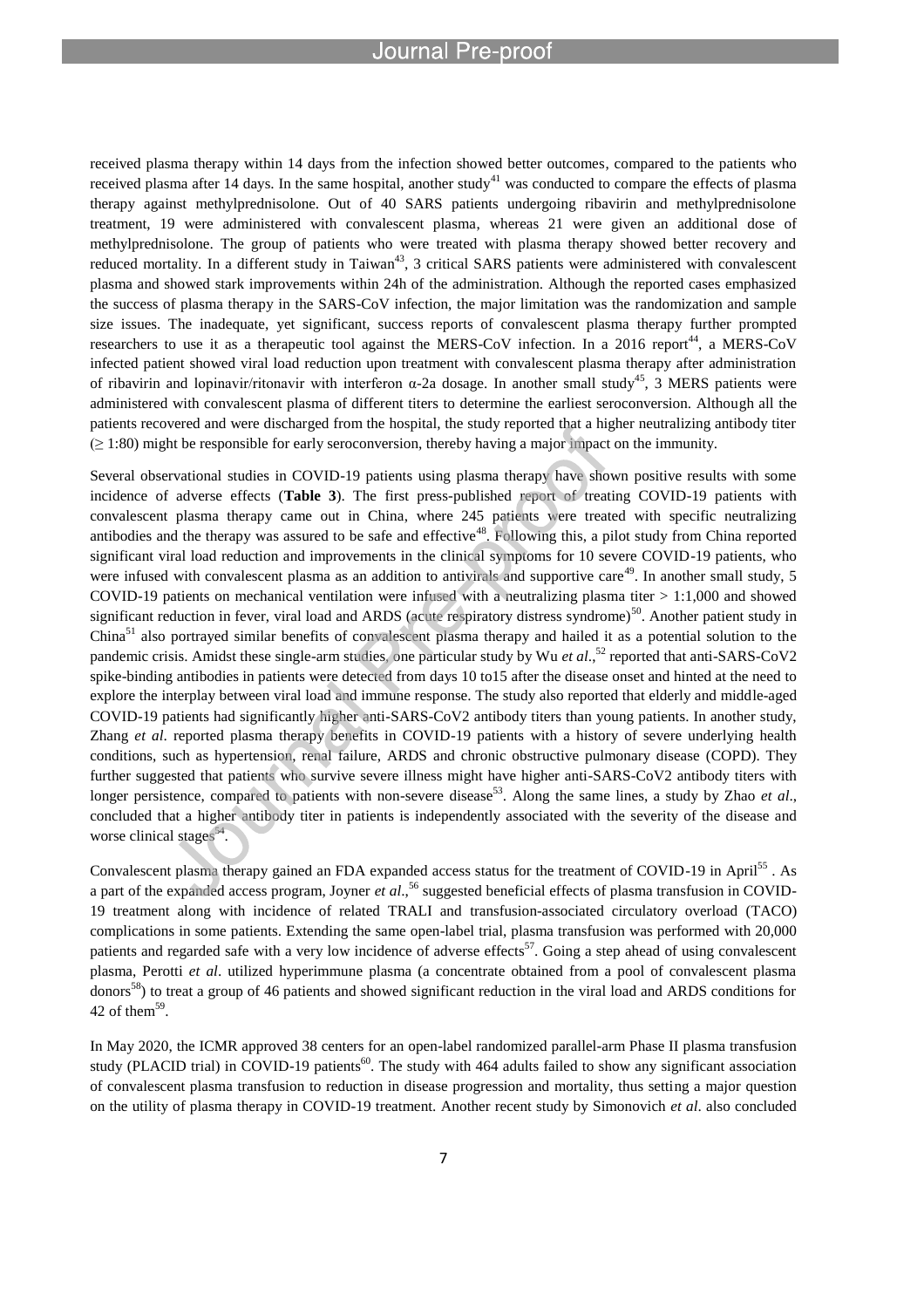on similar terms, as no significant difference was observed in COVID-19 clinical outcomes between the plasma therapy group and placebo group<sup>61</sup>. Currently, the largest study (PLATINA trial) to date is ongoing to analyze the effectiveness of plasma therapy in approximately 500 COVID-19 patients and, although the ICMR study results have constituted a setback to the use of plasma transfusion, positive results of this Maharashtra (India) governmentapproved study might be the last hope for establishing plasma therapy as a standard therapeutic intervention in COVID-19 cases $62$ .

| <b>Disease</b>        | <b>Public</b><br>ation | No. of<br><b>Patients</b><br>administered<br>with Plasma | Non-Plasma<br><b>Medication</b>                               | Time of<br>Plasma<br>Administra<br>tion      | <b>Volume of</b><br>Plasma<br><b>Infused</b> | Plasma<br><b>Antibody</b><br>Titer <sup>a</sup> | <b>Patient</b><br>Outcome                                                                                                                                                                                                                                                         |
|-----------------------|------------------------|----------------------------------------------------------|---------------------------------------------------------------|----------------------------------------------|----------------------------------------------|-------------------------------------------------|-----------------------------------------------------------------------------------------------------------------------------------------------------------------------------------------------------------------------------------------------------------------------------------|
| <b>COVID</b><br>$-19$ | Shen<br>et al.,<br>50  | 5                                                        | Antivirals and<br>Methylpredniso<br>lone                      | 10 - 22 days<br>after<br>hospitalizati<br>on | 400ml in 2<br>doses                          | 1:1,000                                         | All 5 patients<br>showed a<br>decrease in<br>viral load and<br>inflammatory<br>marker levels<br>by day 12<br>after<br>transfusion.                                                                                                                                                |
|                       | Ye et<br>al., $51$     | 6                                                        | Arbidol and<br>Levofloxacin                                   | 10 - 16 days<br>after onset                  | Variable<br>doses of<br>200ml                | <b>Not</b><br>Defined                           | All 6 patients<br>had different<br>underlying<br>health<br>conditions<br>with<br>respiratory<br>distress<br>before plasma<br>therapy.<br>Variable<br>transfusion<br>doses in all<br>patients led to<br>higher<br>antibody<br>titers and<br>reduction in<br>lung<br>opacification. |
|                       | Duan<br>et al.,<br>49  | 10                                                       | Methylpredniso<br>lone, Arbidol,<br>Ribavirin,<br>Combination | 16.5 days<br>(median)<br>after onset         | 200ml                                        | 1:640                                           | All 10<br>patients<br>showed a<br>reduction in                                                                                                                                                                                                                                    |

### **Table3. Plasma Therapy Reports on COVID-19.**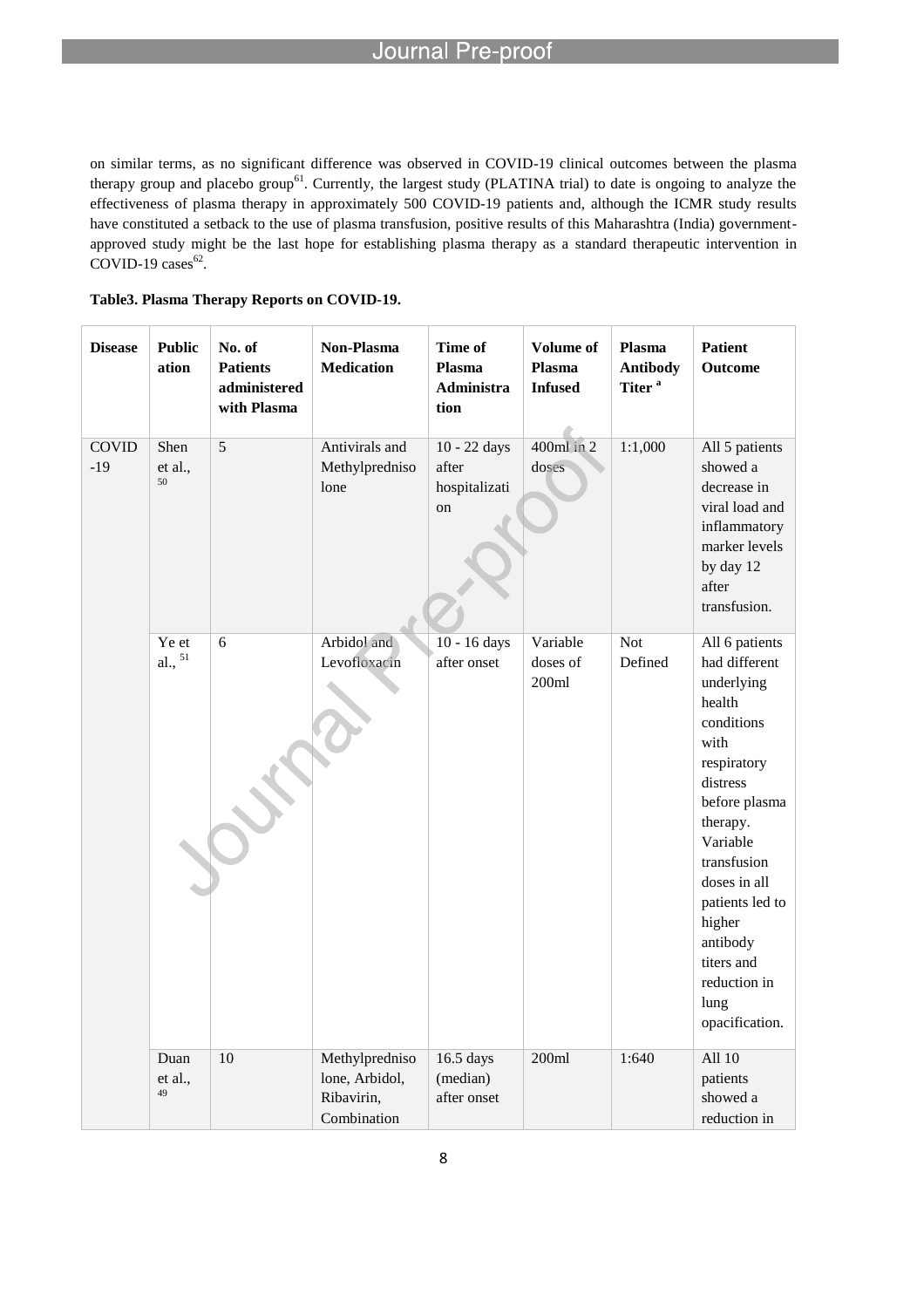|         |                | therapy with               |                            |                     |         | symptoms of                |
|---------|----------------|----------------------------|----------------------------|---------------------|---------|----------------------------|
|         |                | Arbidol and                |                            |                     |         | fever, cough,              |
|         |                | Ribavirin/Remd             |                            |                     |         | shortness of               |
|         |                | esivir/Peramivir           |                            |                     |         | breath, and                |
|         |                |                            |                            |                     |         | chest pain                 |
|         |                |                            |                            |                     |         | within 3 days              |
|         |                |                            |                            |                     |         | after                      |
|         |                |                            |                            |                     |         | transfusion.               |
|         |                |                            |                            |                     |         | Neutralizing               |
|         |                |                            |                            |                     |         | antibody                   |
|         |                |                            |                            |                     |         | titers were                |
|         |                |                            |                            |                     |         | significantly              |
|         |                |                            |                            |                     |         | high by day 6              |
|         |                |                            |                            |                     |         | post-                      |
|         |                |                            |                            |                     |         | transfusion                |
|         |                |                            |                            |                     |         | and patients               |
|         |                |                            |                            |                     |         | showed                     |
|         |                |                            |                            |                     |         | significant                |
|         |                |                            |                            |                     |         | reduction in               |
|         |                |                            |                            |                     |         | lung lesions.              |
|         |                |                            |                            |                     |         |                            |
| Zhang   | $\overline{4}$ | Patient 1 -                | Patient 1-                 | Patient 1 -         | Not     | All patients               |
| et al., |                | Arbidol,                   | 17 - 28 days               | 900ml in 3          | Defined | showed a                   |
| 53      |                | Lopinavir-                 | after                      | doses;              |         | decrease in                |
|         |                | Ritonavir,                 | hospitalizati              | Patient 2 -         |         | viral load and             |
|         |                | interferon                 | on:                        | 200ml;              |         | absorption in              |
|         |                | alpha, human               | Patient 2 -                | Patient 3-          |         | lung                       |
|         |                | immunoglobuli              | 11 days after              | $2,400ml$ in        |         | consolidation/             |
|         |                | n, zadaxin,                | hospitalizati              | 8 doses,            |         | opacities/infil            |
|         |                | antibacterial              | on;                        | and;<br>Patient 4 - |         | trative                    |
|         |                | and antifungal             | Patient 3-<br>14 - 39 days | 300ml               |         | lesions. After<br>COVID-19 |
|         |                | drugs;                     | after                      |                     |         |                            |
|         |                |                            | hospitalizati              |                     |         | recovery,<br>Patient 2 was |
|         |                | Patient 2 -                | on, and;                   |                     |         | suggested                  |
|         |                | Arbidol,                   | Patient 4 -                |                     |         | oxygen                     |
|         |                | Lopinavir-                 | 19 days after              |                     |         | therapy and                |
|         |                | Ritonavir,                 | hospitalizati              |                     |         | Patient 3 was              |
|         |                | interferon-                | on                         |                     |         | given                      |
|         |                | 2alpha,                    |                            |                     |         | separate                   |
|         |                | Methylpredniso             |                            |                     |         | medical care               |
|         |                | lone;                      |                            |                     |         | for                        |
|         |                |                            |                            |                     |         | underlying                 |
|         |                |                            |                            |                     |         | diseases.                  |
|         |                | Patient 3 -                |                            |                     |         |                            |
|         |                | Arbidol,                   |                            |                     |         |                            |
|         |                | Lopinavir-                 |                            |                     |         |                            |
|         |                | Ritonavir,<br>Oseltamivir, |                            |                     |         |                            |
|         |                |                            |                            |                     |         |                            |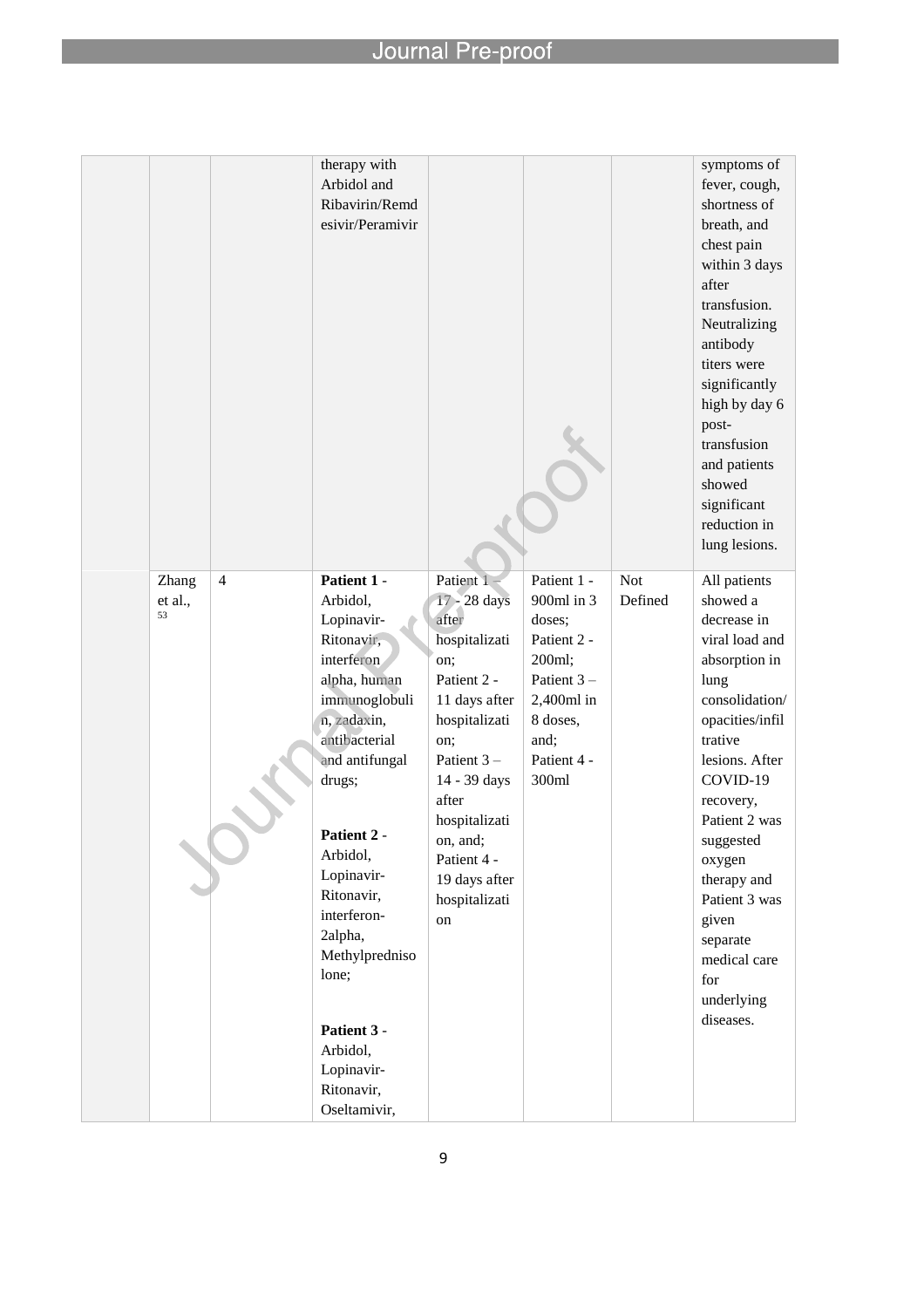|                            |        | Ribavirin,<br>interferon-<br>2alpha,<br>Caspofungin,<br>Voriconazole,<br>and;<br>Patient 4 -<br>Lopinavir-<br>Ritonavir,<br>Ribavirin,<br>Vancomycin<br>and Imipenem |             |                                          |                       |                                                                                                                                                                                                                                             |
|----------------------------|--------|----------------------------------------------------------------------------------------------------------------------------------------------------------------------|-------------|------------------------------------------|-----------------------|---------------------------------------------------------------------------------------------------------------------------------------------------------------------------------------------------------------------------------------------|
| Joyner<br>et al.,<br>56,57 | 20,000 | Not Defined                                                                                                                                                          | Not Defined | $200 -$<br>500ml                         | <b>Not</b><br>Defined | The overall 7-<br>day mortality<br>rate was<br>12.96% with<br>$<1\%$ of all<br>plasma<br>transfusion<br>cases<br>experiencing<br>serious<br>adverse<br>events,<br>including<br>TACO,<br>TRALI, and<br>transfusion-<br>related<br>reactions. |
| Perotti<br>$et$ al.,<br>59 | 46     | Antibiotics,<br>Hydroxychloro<br>quine,<br>Anticoagulants                                                                                                            | Not Defined | Variable<br>doses of<br>$250 -$<br>300ml | $1:80$ to<br>1:640    | Out of 46<br>patients, 3<br>were<br>$\rm{deceased}$<br>within 7-day<br>period from<br>transfusion<br>(patients had<br>serious<br>comorbidities<br>and low<br>$\rm PaO/FiO_2$ rati<br>o). In the case<br>of the other<br>patients, a         |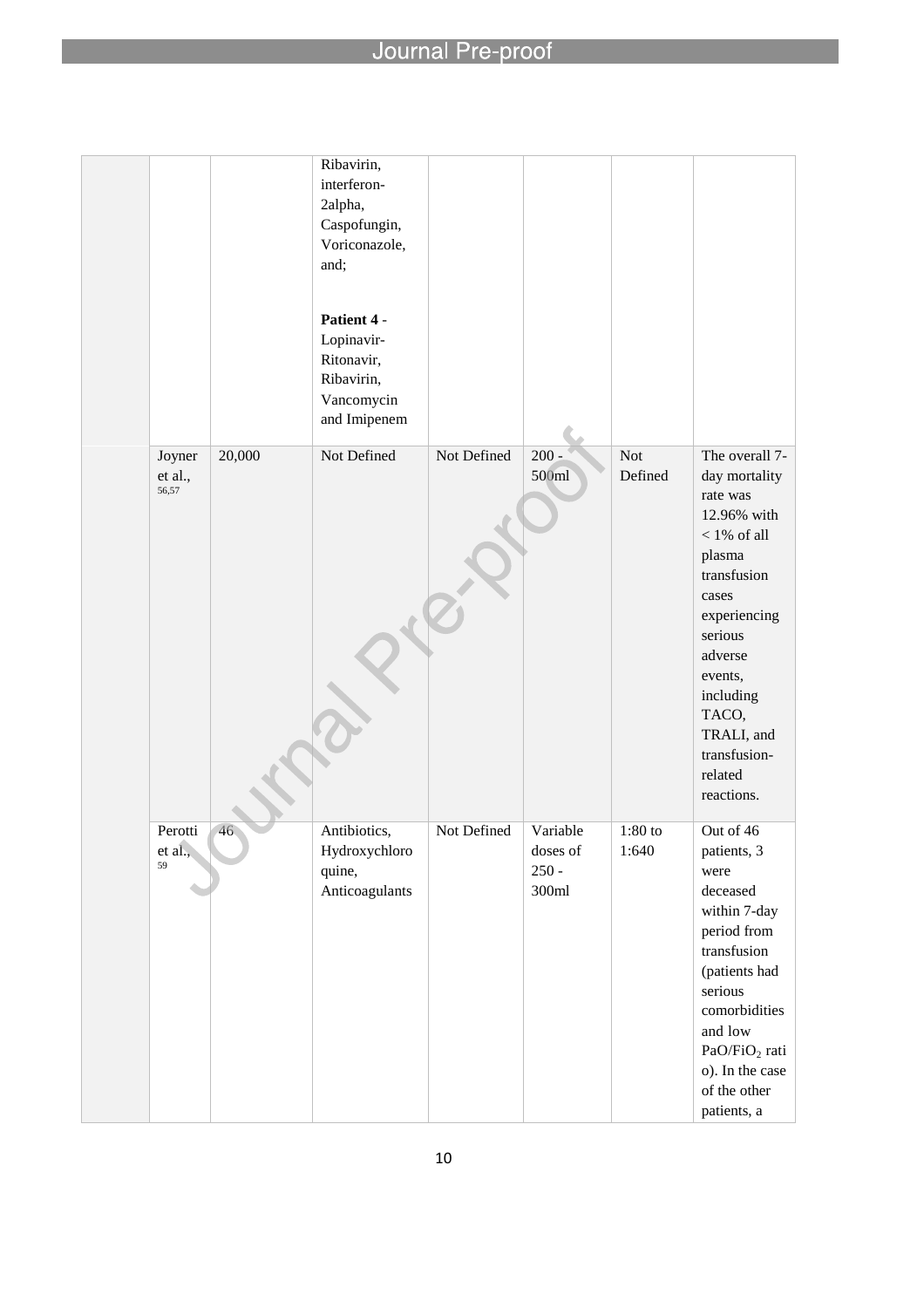|                             |     |                                                                                                                                                 |                                    |                     |                                                                                                                                                                        | significant<br>reduction in<br>lung infiltrate<br>and viral load<br>was observed.                                                                                                                                                                                                                                                 |
|-----------------------------|-----|-------------------------------------------------------------------------------------------------------------------------------------------------|------------------------------------|---------------------|------------------------------------------------------------------------------------------------------------------------------------------------------------------------|-----------------------------------------------------------------------------------------------------------------------------------------------------------------------------------------------------------------------------------------------------------------------------------------------------------------------------------|
| Salazar<br>et al.,<br>63    | 25  | Hydroxychloro<br>quine,<br>Azithromycin,<br>Ribavirin,<br>Lopinavir-<br>Ritonavir                                                               | 10 days<br>(median)<br>after onset | 300ml               | $\leq 1:1,350$                                                                                                                                                         | Out of 25<br>patients, one<br>patient was<br>deceased,<br>while the<br>secondary<br>endpoint<br>improvement<br>in patient<br>outcome was<br>based on the<br>improvement<br>in the<br>modified six-<br>point WHO<br>ordinal scale<br>on day 14<br>after<br>transfusion.                                                            |
| Agarw<br>al et<br>al., $11$ | 235 | Hydroxychloro<br>quine,<br>Remdesivir,<br>Lopinavir-<br>Ritonavir,<br>Oseltamivir,<br>broad spectrum<br>antibiotics and<br>immunomodula<br>tors | Not Defined                        | 2 doses of<br>200ml | 160<br>patients<br>received<br>detectable<br>titers $( \geq$<br>1:80 titer<br>was<br>received<br>by $67)$ and<br>64<br>patients<br>received<br>undetecta<br>ble titers | Over a period<br>of 7 days<br>post-<br>transfusion,<br>average<br>levels of<br>inflammatory<br>markers<br>showed no<br>statistically<br>significant<br>difference<br>between the<br>two arms.<br>The plasma<br>intervention<br>group showed<br>a 15%<br>mortality rate,<br>compared to<br>14%<br>mortality rate<br>in the control |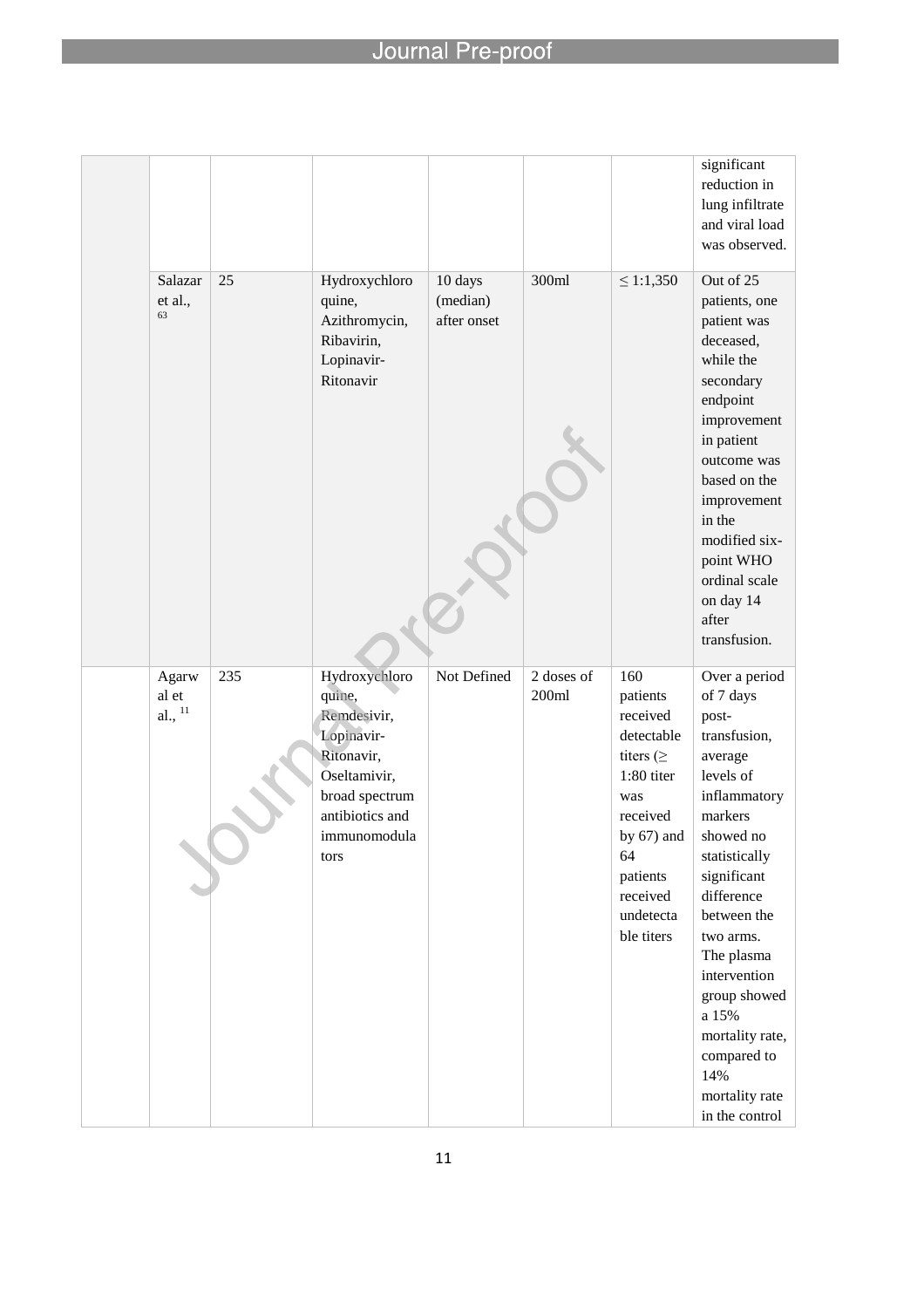l

|                |     |                         |                    |                   |                       | group.<br>Moreover, the<br>WHO ordinal<br>scale scores<br>for clinical<br>improvement<br>did not differ<br>between the<br>two arms.                                                                                                                                                                                                                                               |
|----------------|-----|-------------------------|--------------------|-------------------|-----------------------|-----------------------------------------------------------------------------------------------------------------------------------------------------------------------------------------------------------------------------------------------------------------------------------------------------------------------------------------------------------------------------------|
| Simon<br>ovich | 228 | Antiviral agents<br>and | 8 days<br>(median) | 500ml<br>(median) | $1:800$ to<br>1:3,200 | The 30-day<br>mortality rate                                                                                                                                                                                                                                                                                                                                                      |
| et al.,        |     | Glucocorticoids         | after onset        |                   |                       | was 10.96%                                                                                                                                                                                                                                                                                                                                                                        |
| 61             |     |                         |                    |                   |                       | for plasma<br>group,<br>compared to<br>11.43% for<br>the placebo<br>group. Aside<br>from that,<br>infusion-<br>related<br>adverse<br>events were<br>more<br>common in<br>the plasma<br>group (4.8%)<br>than in the<br>placebo<br>group (1.9%).<br>Overall,<br>COVID-19<br>patients did<br>not receive<br>any<br>significant<br>clinical<br>benefit upon<br>plasma<br>transfusion. |

a Antibody titers are detected by different methods and might not be fully comparable.

## **Discussion**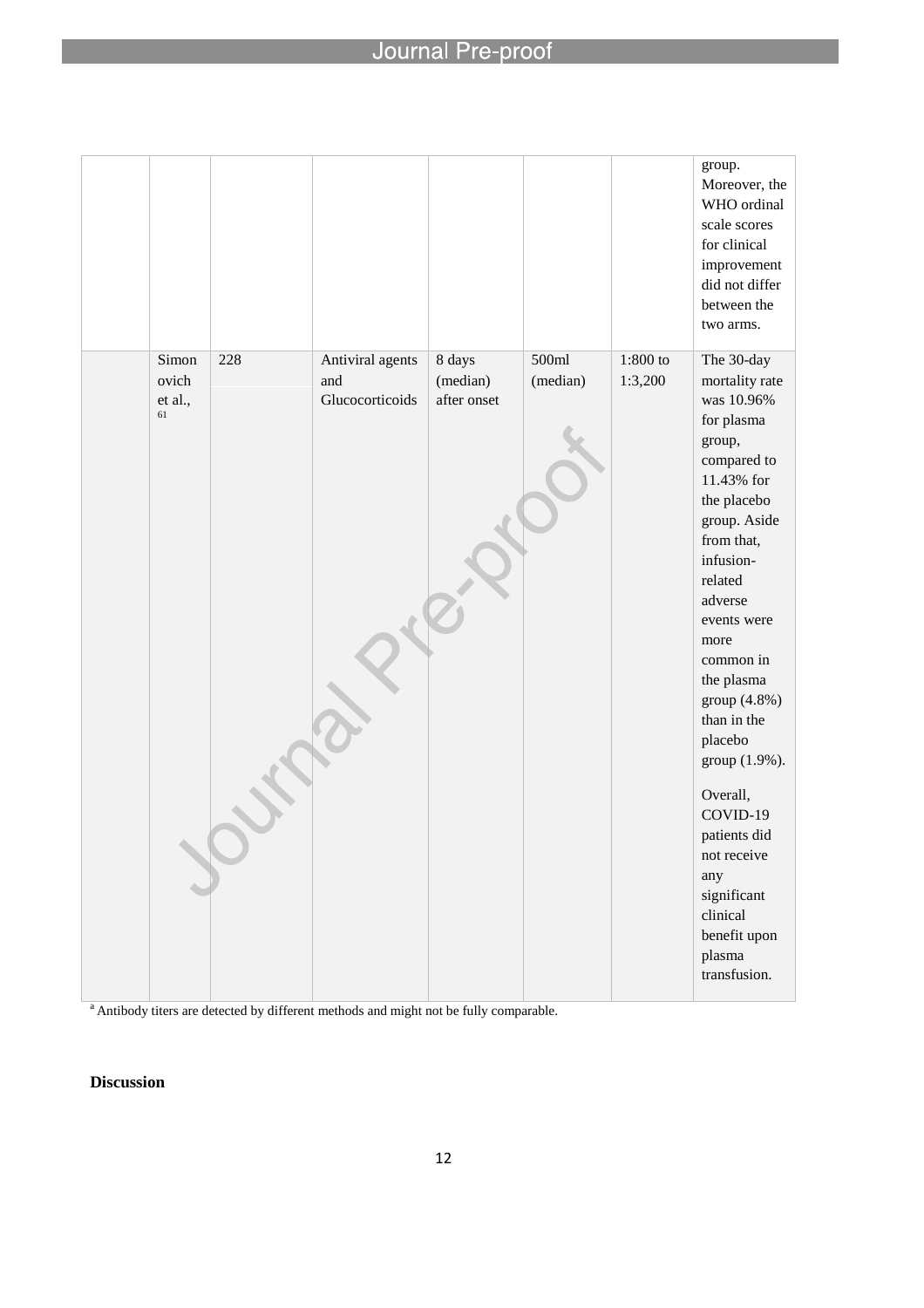## nrnn

l

Amidst the critical search for medications and vaccines against COVID-19, the age-old technique of passive immunization using convalescent plasma emerged as a savior for several patients infected with SARS-CoV2. Many observational single-arm studies worldwide showed significant improvements in the clinical outcomes and mortality of severely ill COVID-19 patients by reducing viral load and lung injury<sup>49–51</sup>, but some patient cohort studies<sup>11,61</sup> reported no significant effect of plasma transfusion in determining patient conditions. Furthermore, a meta-analysis study by Chan *et al*. in 2020 reported uncertainty in determining the role of plasma therapy in reducing COVID-19 mortality, but suggested that it may increase the improvement of clinical symptoms by up to 15 days<sup>64</sup>. These patient reports using plasma therapy have their own specific caveats to amend, which might result in more efficient ways of studying plasma transfusion in COVID-19 cases.

Most of the studies to date showed benefits of plasma transfusion in COVID-19 patient outcomes, but, as discussed in the review, they had the limitation of not being randomized and controlled. This factor was taken into consideration in the recently published PLACID trial report<sup>11</sup>. Although the PLACID trial questioned the effectiveness of plasma transfusion in COVID-19 patients, aside from the already mentioned limitations in the paper, it had a major drawback: 94% of the donors had mild disease, while two-thirds of them had a median titer value of 1:40. The US FDA recommends the use of donor convalescent plasma with the 1:160 neutralizing titer<sup>65</sup> and studies have shown that early intervention with higher neutralizing antibody titers<sup>66,67</sup> show better clinical outcomes in COVID-19 patients. Therefore, including these considerations in the PLACID trial might have shown significant results in patient outcomes. Moreover, the PLACID trial does not mention the use of hyperimmune plasma therapy<sup>58</sup>, though the donor titers were considerably lower than the recommended levels. Utilizing the technology of hyperimmune plasma therapy in the PLACID trial also might have led to a positive perspective, as higher neutralizing antibody titers in transfused plasma would have shown better therapeutic efficiency.

The above-discussed drawbacks of non-standardized neutralizing antibody titers and plasma transfusion conditions are crucial concerns that impede the potential practice of plasma therapy against COVID-19. Aside from these limitations, our review also sheds light on three important points of concern in the case of utilizing plasma therapy for patients with severe COVID-19:

- 1. In the case of severe COVID-19, an inflammatory cytokine storm has been observed in several studies $^{68}$ , in addition to higher antibody titers<sup>69</sup>. Reports have shown that Anti-SARS-CoV-IgG levels generally peak in the fourth week<sup>70</sup> and this robust response not only contributes to the clearance of viral load, but also might lead to antibody dependent enhancement (ADE) of infection and immune-mediated tissue damage<sup>54,69</sup>. Furthermore, a severe disease-mediated cytokine storm exhibits elevated pro-inflammatory cytokine levels which may lead to respiratory failure, tissue damage, and lymphopenia<sup>71</sup>. Lymphopenia causes a low count of T cells in the body and this significant decrease further halts the immune action against the SARS-CoV2 viral antigen bound by antibodies. Previous studies have shown that the reduction of the inflammatory cytokine storm can oppose lymphopenia<sup>72</sup> and therefore, resorting to immunomodulatory tactics before plasma transfusion in severe COVID-19 patients can enhance the efficiency of convalescent plasma therapy and reduce mortality. One of the frequently studied approaches is the dampening of inflammatory responses, specifically IL-6 (stable indicator for poor outcomes in ARDS and pneumonia<sup>73</sup>), by using the monoclonal antibody (mAb) Tocilizumab<sup>74</sup>. Other neutralizing mAbs against different potential inflammatory targets, such as IL-1 $\beta$  and TNF- $\alpha^{75}$ , or small molecule blockers of immunopathology-based downstream signaling might also be used for controlled immunosuppression. The second approach involves mesenchymal stem cells  $(MSCs)$  for their anti-inflammatory and anti-viral effects<sup>76</sup>. Such immunomodulatory approaches will further reduce the risks of TRALI in COVID-19 patients undergoing plasma transfusion<sup>77</sup>.
- 2. Although studies on COVID-19 have not yet shed significant light on antiviral drug resistance, there is a high risk of conventional antivirals being ineffective against SARS-CoV2, owing to previous records of antiviral resistance in single-stranded RNA viruses, such as hepatitis and influenza viruses<sup>78</sup>. Mutations, or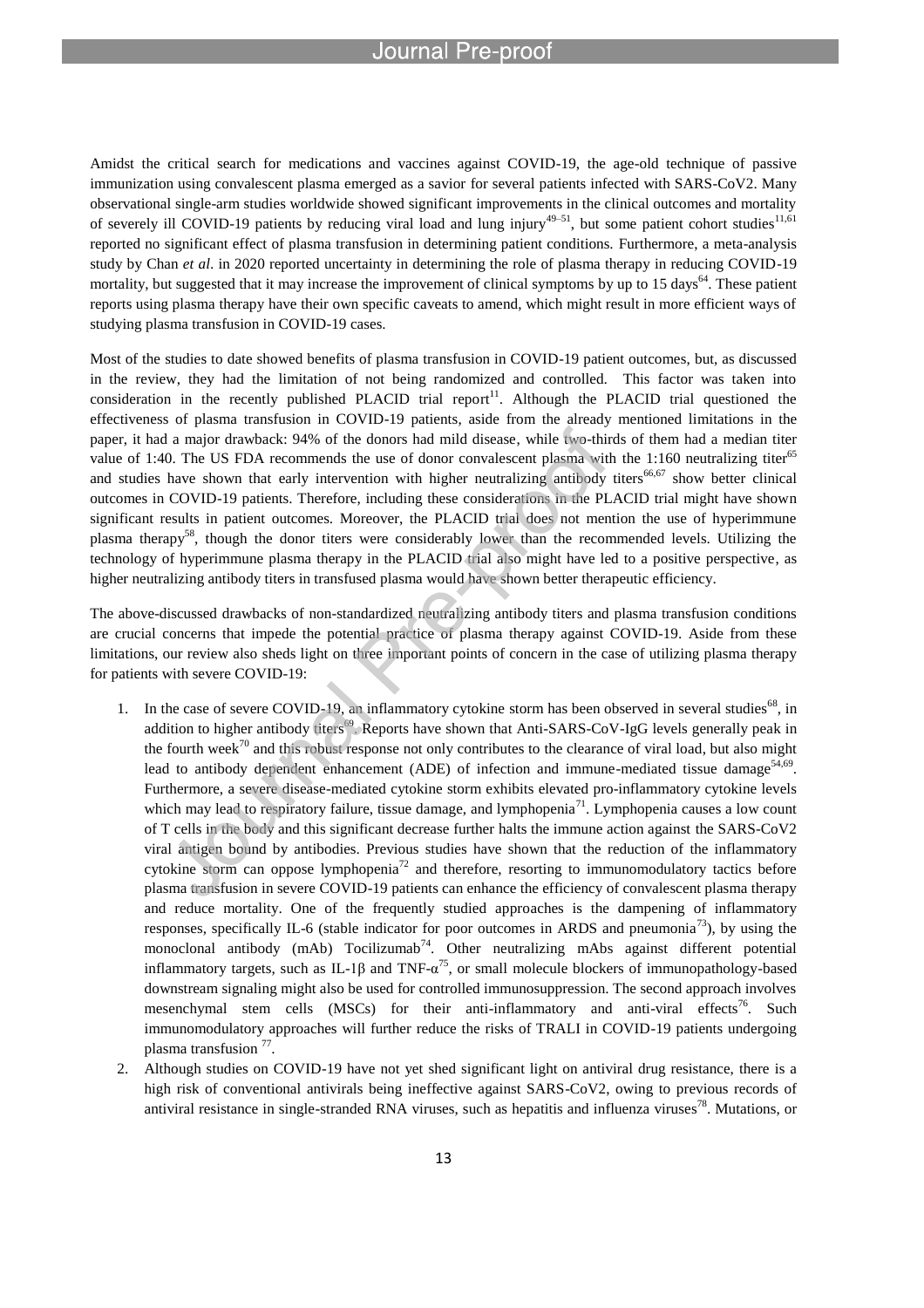genetic changes, arise naturally in all viruses, including SARS-CoV-2, as they replicate and circulate in human populations. In the case of SARS-CoV-2, these mutations are accumulating at a rate of around one to two mutations per month globally<sup>79</sup>. As a result of this, thousands of mutations might already have arisen in the SARS-CoV-2 genome since the virus emerged in 2019. Protein structure mutations have been observed to play a major role in drug resistance and, although studies on SARS-CoV2 drug resistance are yet to decipher specific resistance mechanisms, December 2020 witnessed a rapidly spreading mutated strain of Corona virus contributing to increased transmission<sup>5,6</sup>. The new UK coronavirus variant VUI 202012/01 and the South Africa coronavirus variant 501.V2, with genetic mutations in the "spike" protein and other alterations, could lead to loss of antibody affinity against SARS-CoV2. These new strains have already raised huge concerns on available vaccine efficiency and scientists are claiming that indiscriminate and random plasma transfusion might fuel more such mutations<sup>80</sup>. These mutation concerns might also be due to the rampant use of antivirals without proper clinical data. Therefore, besides the immediate requirement for optimized controlled plasma therapy studies, research for detecting more drug targets should be heavily ongoing, besides opting for safer anti-viral options, such as mesenchymal stromal cells<sup>81</sup>.

3. A critical point of concern in COVID-19 plasma therapy is based on the limitations of convalescent plasma collection procedure and processing. The safety and efficacy of convalescent plasma therapy for COVID-19 treatment is fairly dependent on technical, ethical and legal safeguards of transfusion (informed doctorpatient consent, compliance with regulatory requirements, effective pre-screening and pre-donation testing of candidates, etc.)<sup>82</sup>. To assure good quality of blood transfusion or plasma collection procedure, approval for blood banks and hospitals by regulatory authorities, mobilizing more technolegally-approved transfusion and apheresis machines, hiring trained medical professionals, etc., require mandatory attention, in addition to legal medical licensing<sup>83</sup>. Aside from the procedure, the quality of the convalescent plasma is also a major criterion for ensuring plasma therapy efficiency. It is better to avoid whole blood transfusion, unless clinically indicated, as plasma collection by apheresis can optimize the generated plasma volume by reducing the loss of red blood cells. Moreover, viral inactivation and transfusion-transmitted infections testing (using nucleic acid testing (NAT) and enzyme-linked fluorescence assay (ELFA)) should be made compulsory in the donor screening process. These processing procedures significantly add to safe plasma collection, though donors can be excluded for unfavorable vein size or inadequate hemoglobin, even after passing the health screening for donation<sup>84</sup>. Another crucial limiting factor in the collection and processing of plasma for COVID-19 treatment is the detection of neutralizing antibodies, as low neutralizing antibody titers may defeat the purpose of efficient plasma therapy even with optimum plasma volume and net donor antibody titers. Therefore, regulating and optimizing the quality of convalescent plasma collection and processing might accelerate plasma therapy towards being a more potential COVID-19 treatment.

As of now, with a vacuum of efficient anti-SARS-CoV2 medications, there is an alarming need for more randomized and controlled plasma therapy-based clinical studies on COVID-19 patient outcomes, with strong emphasis on the above-mentioned points of concern and drawbacks. While it is good to be hopeful, the question of convalescent plasma therapy being a silver lining in COVID-19 management is still a long way from being answered with a definite response, but with more research and better understanding of SARS-CoV2 immunopathology and drug response, plasma therapy might gain an unequivocal 'thumbs-up' from the global clinical community.

### **References**

1. WHO Coronavirus Disease (COVID-19) Dashboard. *World Health Organization*. Available from: https://covid19.who.int. [Cited 4 January 2021]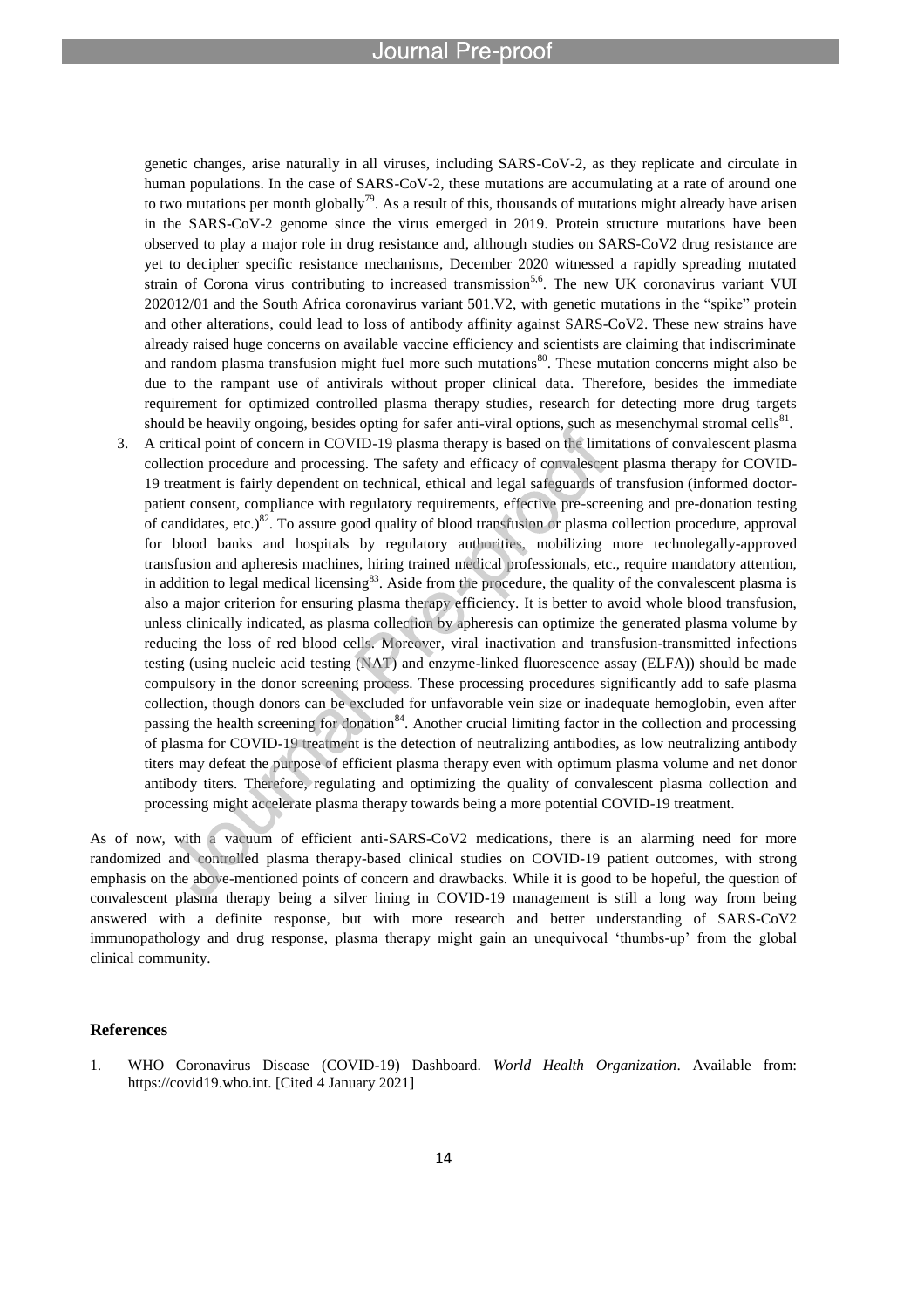- 2. Zhu N, Zhang D, Wang W, Li X, Yang B, Song J, et al. A Novel Coronavirus from Patients with Pneumonia in China, 2019. N Engl J Med. 2020;382(8):727-733. doi:10.1056/NEJMoa2001017
- 3. Covid-19 vaccine: Timeline on nine countries which started rolling out vaccines. *DNA India*. Available from: https://www.dnaindia.com/health/news-covid-19-vaccine-timeline-on-nine-countries-which-startedrollingout-vaccines-details-here-2863044. [Cited 20 December 2020]
- 4. Bock H. After getting vaccine, FDA says wait to donate convalescent plasma. *KFOX*. Available from: https://kfoxtv.com/news/local/after-getting-vaccine-fda-says-wait-to-donate-convalescent-plasma. [Cited 21 December 2020]
- 5. Covid-19: New coronavirus variant is identified in UK. *The BMJ*. Available from: https://www.bmj.com/content/371/bmj.m4857. [Cited 20 December 2020]
- 6. South Africa coronavirus variant: What is the risk? *BBC News*. Available from: https://www.bbc.com/news/health-55534727. [Cited 5 January 2021]
- 7. Xu R-H, He J-F, Evans MR, Peng G-W, Field HE, Yu D-W, et al. Epidemiologic Clues to SARS Origin in China. *Emerg Infect Dis*. 2004;10(6):1030-1037. doi:10.3201/eid1006.030852
- 8. Zaki AM, van Boheemen S, Bestebroer TM, Osterhaus ADME, Fouchier RAM. Isolation of a novel coronavirus from a man with pneumonia in Saudi Arabia. *N Engl J Med*. 2012;367(19):1814-1820. doi:10.1056/NEJMoa1211721
- 9. Lifeline pipeline. *Reuters*. Available from: https://graphics.reuters.com/HEALTHCORONAVIRUS/yxmvjqywprz/index.html. [Cited 19 December 2020]
- 10. "Solidarity" clinical trial for COVID-19 treatments. *World Health Organization*. Available from: https://www.who.int/emergencies/diseases/novel-coronavirus-2019/global-research-on-novelcoronavirus2019-ncov/solidarity-clinical-trial-for-covid-19-treatments. [Cited 19 December 2020]
- 11. Agarwal A, Mukherjee A, Kumar G, Chatterjee P, Bhatnagar T, Malhotra P, et al. Convalescent plasma in the management of moderate covid-19 in adults in India: open label phase II multicentre randomised controlled trial (PLACID Trial). *The BMJ*. 2020;371. doi:10.1136/bmj.m3939
- 12. FDA cautions against use of hydroxychloroquine or chloroquine for COVID-19 outside of the hospital setting or a clinical trial due to risk of heart rhythm problems. *FDA*. Available from: https://www.fda.gov/drugs/drugsafety-and-availability/fda-cautions-against-use-hydroxychloroquine-or-chloroquine-covid-19-outsidehospital-setting-or. [Cited 3 February 2021]
- 13. Chen P, Nirula A, Heller B, Gottlieb RL, Boscia J, Morris J, et al. SARS-CoV-2 Neutralizing Antibody LY-CoV555 in Outpatients with Covid-19. *N Engl J Med*. 2021;384(3):229-237. doi:10.1056/NEJMoa2029849
- 14. Eli Lilly faces FDA crackdown for manufacturing issues at plant handling COVID-19 antibody. *FiercePharma*. Available from: https://www.fiercepharma.com/manufacturing/eli-lilly-hot-water-fda-formanufacturing-issues-at-plant-handling-covid-19-antibody. [Cited 3 February 2021]
- 15. Regeneron's REGN-COV2 Antibody Cocktail Reduced Viral Levels and Improved Symptoms in Non-Hospitalized COVID-19 Patients. *Regeneron Pharmaceuticals Inc*. Available from: https://investor.regeneron.com/news-releases/news-release-details/regenerons-regn-cov2-antibody-cocktailreduced-viral-levels-and/. [Cited 3 February 2021]
- 16. Banerjee A. Regeneron to stop enrolling very sick COVID-19 patients in antibody trial. *Reuters*. Available from: https://www.reuters.com/article/us-health-coronavirus-regeneron-pharms-idUSKBN27F2AY. [Cited 3 February 2021]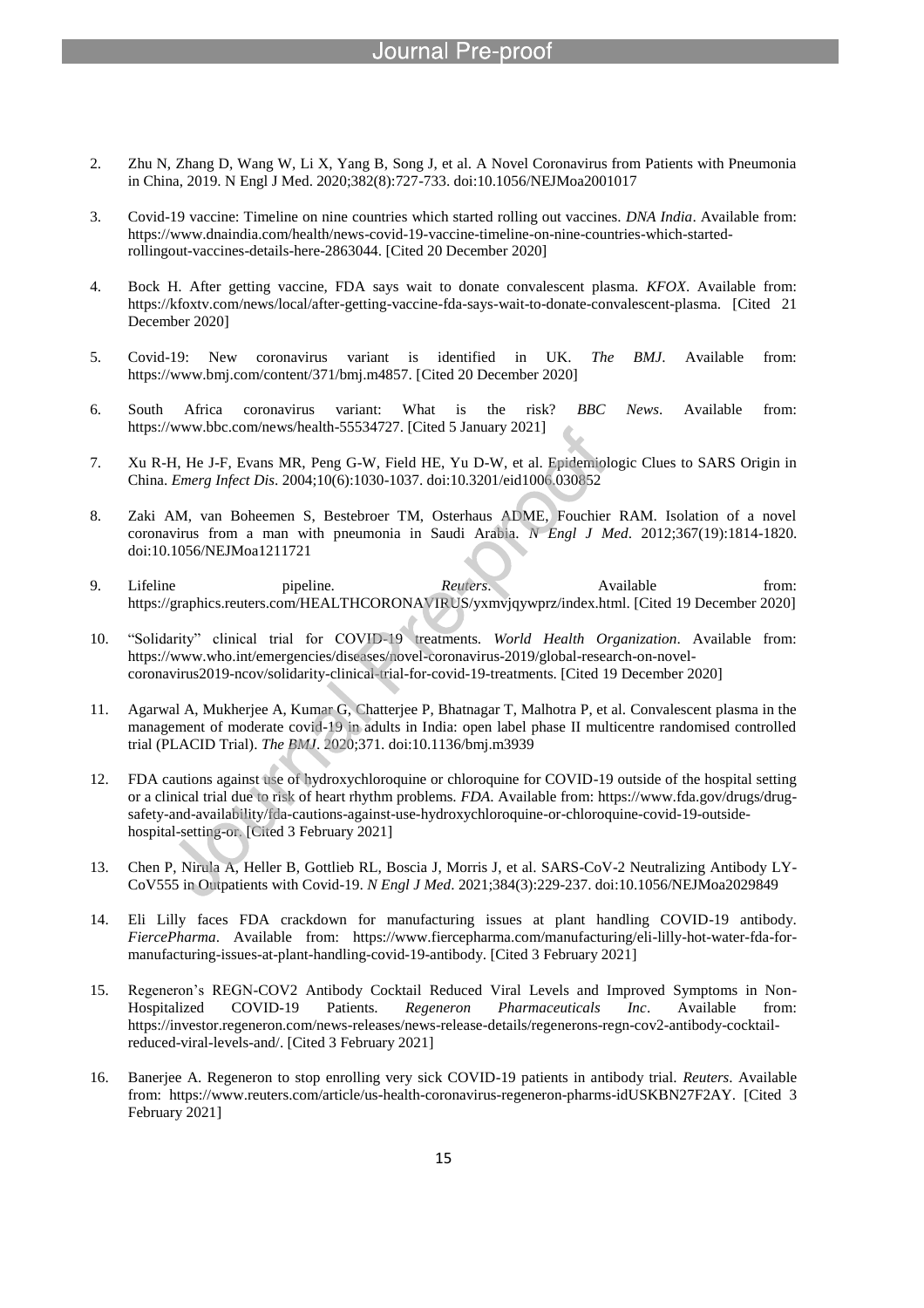- 17. Roche's Actemra fails to meet Phase III goals in Covid-19 patients. *Clinical Trials Arena.* Available from: https://www.clinicaltrialsarena.com/news/roche-actemra-covid-data/. [Cited 3 February 2021]
- 18. Sanofi says Kevzara drug fails as possible COVID-19 treatment. *Reuters*. Available from: https://www.reuters.com/article/us-health-coronavirus-sanofi-idUSKBN25S3R4. [Cited 3 February 2021]
- 19. Rusconi S. Pilot Study on the Use of Sarilumab in Patients with COVID-19 Infection. *clinicaltrials.gov; 2020*. Available from: https://clinicaltrials.gov/ct2/show/NCT04386239. [Cited 3 February 2021]
- 20. Vannucchi AM, Sordi B, Morettini A, Nozzoli C, Poggesi L, Pieralli F, et al. Compassionate use of JAK1/2 inhibitor ruxolitinib for severe COVID-19: a prospective observational study. *Leukemia 2020*:1-13. doi:10.1038/s41375-020-01018-y
- 21. Hoffmann M, Hofmann-Winkler H, Smith JC, Kruger N, Sorensen LK, Sogaard OS, et al. Camostat mesylate inhibits SARS-CoV-2 activation by TMPRSS2-related proteases and its metabolite GBPA exerts antiviral activity. bioRxiv 2020. doi:10.1101/2020.08.05.237651
- 22. Hofmann-Winkler H, Moerer O, Alt-Epping S, Brauer A, Buttner B, Muller M, et al. Camostat Mesylate May Reduce Severity of Coronavirus Disease 2019 Sepsis: A First Observation. *Crit Care Explor*. 2020;2(11):e0284. doi:10.1097/CCE.0000000000000284
- 23. InflaRx GmbH. A Pragmatic Adaptive Randomized, Controlled Phase II/III Multicenter Study of IFX-1 in Patients with Severe COVID-19 Pneumonia. *clinicaltrials.gov; 2020*. Available from: https://clinicaltrials.gov/ct2/show/NCT04333420. [Cited 3 February 2021]
- 24. Apeiron Biologics. Recombinant Human Angiotensin-Converting Enzyme 2 (RhACE2) as a Treatment for Patients with COVID-19. *clinicaltrials.gov*; 2020. Available from: https://clinicaltrials.gov/ct2/show/NCT04335136. [Cited 3 February 2021]
- 25. Graham BS, Ambrosino DM. History of Passive Antibody Administration for Prevention and Treatment of Infectious Diseases. *Curr Opin HIV AIDS*. 2015;10(3):129-134. doi:10.1097/COH.0000000000000154
- 26. Kaufmann SHE. Remembering Emil von Behring: from Tetanus Treatment to Antibody Cooperation with Phagocytes. *mBio*. 2017;8(1). doi:10.1128/mBio.00117-17
- 27. Wong H-K, Lee C-K. Pivotal role of convalescent plasma in managing emerging infectious diseases. *Vox Sang*. 2020;115(7):545-547. doi:10.1111/vox.12927
- 28. Luke TC, Casadevall A, Watowich SJ, Hoffman SL, Beigel JH, Burgess TH. Hark back: passive immunotherapy for influenza and other serious infections. *Crit Care Med*. 2010;38(4 Suppl):e66-73. doi:10.1097/CCM.0b013e3181d44c1e
- 29. Redden WR. Treatment of Influenza-Pneumonia by Use of Convalescent Human Serum. *Boston Med Surg J*. 1919;181(24):688-691. doi:10.1056/NEJM191912111812406
- 30. O'Malley JJ, Hartman FW. Treatment of Influenzal Pneumonia with Plasma of Convalescent Patients. J Am Med Assoc. 1919;72(1):34-37. doi:10.1001/jama.1919.26110010013009d
- 31. Nour B, Green M, Michaels M, Reyes J, Tzakis A, Gartner JC, et al. Parvovirus B19 infection in pediatric transplant patients. *Transplantation*. 1993;56(4):835-838. doi:10.1097/00007890-199310000-00011
- 32. Zingher A, Mortimer P. Convalescent whole blood, plasma and serum in the prophylaxis of measles: JAMA, 12 April, 1926; 1180-1187. *Rev Med Virol*. 2005;15(6):407-418; discussion 418-421. doi:10.1002/rmv.480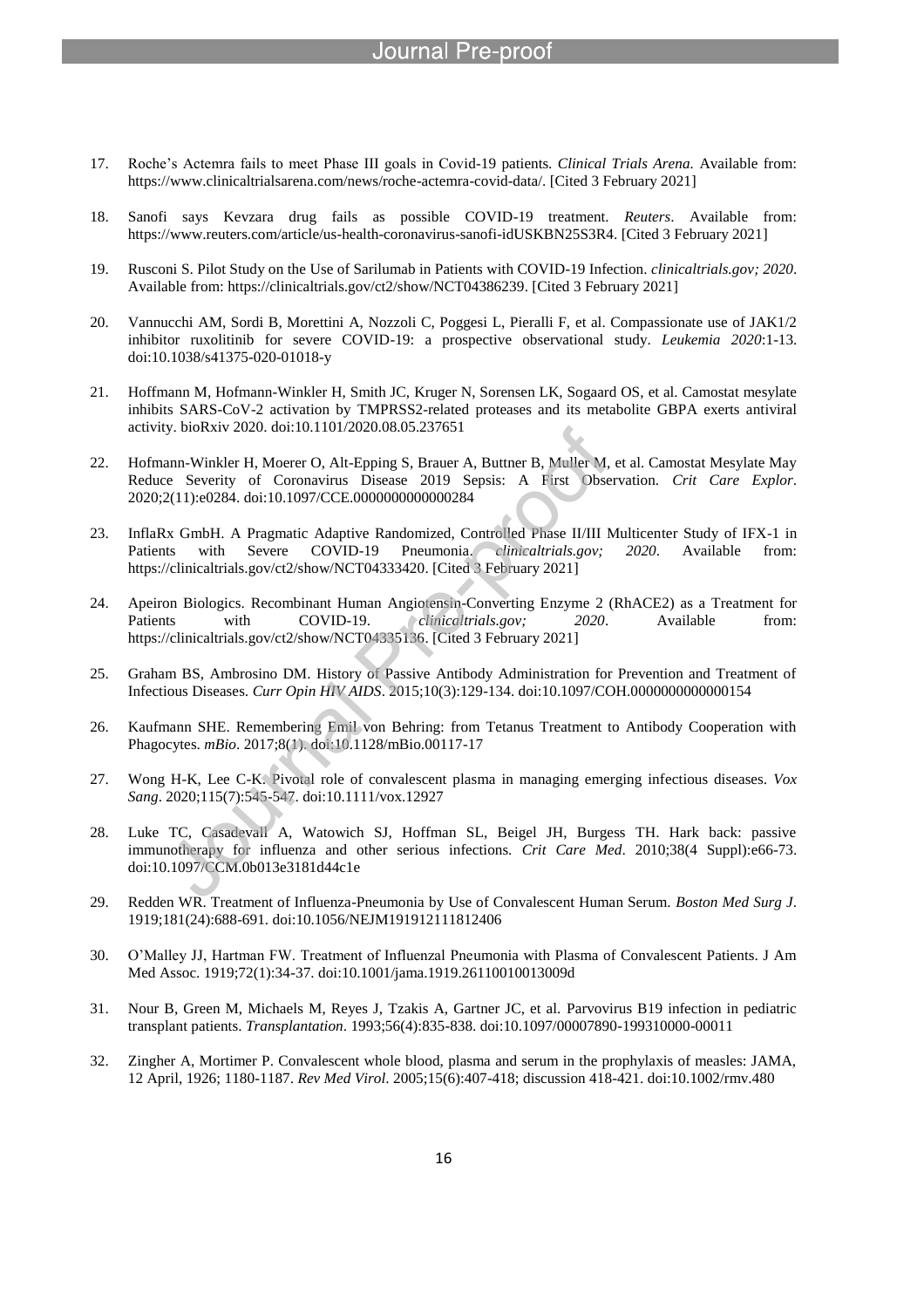- 33. Zhou B, Zhong N, Guan Y. Treatment with convalescent plasma for influenza A (H5N1) infection. *N Engl J Med*. 2007;357(14):1450-1451. doi:10.1056/NEJMc070359
- 34. Florescu DF, Kalil AC, Hewlett AL, Schuh AJ, Stroher U, Uyeki TM, et al. Administration of Brincidofovir and Convalescent Plasma in a Patient With Ebola Virus Disease. *Clin Infect Dis Off Publ Infect Dis Soc Am*. 2015;61(6):969-973. doi:10.1093/cid/civ395
- 35. Who Mers-Cov Research Group. State of Knowledge and Data Gaps of Middle East Respiratory Syndrome Coronavirus (MERS-CoV) in Humans. *PLoS Curr*. 2013;5. doi:10.1371/currents.outbreaks.0bf719e352e7478f8ad85fa30127ddb8
- 36. Wong VWS, Dai D, Wu AKL, Sung JJY. Treatment of severe acute respiratory syndrome with convalescent plasma. *Hong Kong Med J Xianggang Yi Xue Za Zhi*. 2003;9(3):199-201.
- 37. Hung IF, To KK, Lee C-K, Lee K-L, Chan K, Yan W-W, et al. Convalescent plasma treatment reduced mortality in patients with severe pandemic influenza A (H1N1) 2009 virus infection. *Clin Infect Dis Off Publ Infect Dis Soc Am*. 2011;52(4):447-456. doi:10.1093/cid/ciq106
- 38. Burnouf T, Seghatchian J. Ebola virus convalescent blood products: where we are now and where we may need to go. *Transfus Apher Sci Off J World Apher Assoc Off J Eur Soc Haemapheresis*. 2014;51(2):120-125. doi:10.1016/j.transci.2014.10.003
- 39. Garraud O, Heshmati F, Pozzetto B, Lefrere F, Girot R, Saillol A, et al. Plasma therapy against infectious pathogens, as of yesterday, today and tomorrow. *Transfus Clin Biol J Soc Francaise Transfus Sang*. 2016;23(1):39-44. doi:10.1016/j.tracli.2015.12.003
- 40. Casadevall A, Pirofski L. The convalescent sera option for containing COVID-19. *J Clin Invest*. 2020;130(4):1545-1548. doi:10.1172/JCI138003
- 41. Soo YOY, Cheng Y, Wong R, Hui DS, Lee CK, Tsang KKS, et al. Retrospective comparison of convalescent plasma with continuing high‐dose methylprednisolone treatment in SARS patients. *Clin Microbiol Infect*. 2004;10(7):676-678. doi:10.1111/j.1469-0691.2004.00956.x
- 42. Cheng Y, Wong R, Soo YOY, Wong WS, Lee CK, Ng MHL, et al. Use of convalescent plasma therapy in SARS patients in Hong Kong. *Eur J Clin Microbiol Infect Dis*. 2005;24(1):44-46. doi:10.1007/s10096-004- 1271-9
- 43. Yeh K-M, Chiueh T-S, Siu LK, Lin J-C, Chan PKS, Peng M-Y, et al. Experience of using convalescent plasma for severe acute respiratory syndrome among healthcare workers in a Taiwan hospital. *J Antimicrob Chemother*. 2005;56(5):919-922. doi:10.1093/jac/dki346
- 44. Chun S, Chung CR, Ha YE, Han TH, Ki CS, Kang ES, et al. Possible Transfusion-Related Acute Lung Injury Following Convalescent Plasma Transfusion in a Patient With Middle East Respiratory Syndrome. *Ann Lab Med*. 2016;36(4):393-395. doi:10.3343/alm.2016.36.4.393
- 45. Ko J-H, Seok H, Cho SY, Ha YE, Baek JY, Kim SH, et al. Challenges of convalescent plasma infusion therapy in Middle East respiratory coronavirus infection: a single centre experience. *Antivir Ther*. 2018;23(7):617-622. doi:10.3851/IMP3243
- 46. McGonagle D, Sharif K, O'Regan A, Bridgewood C. The Role of Cytokines including Interleukin-6 in COVID-19 induced Pneumonia and Macrophage Activation Syndrome-Like Disease. *Autoimmun Rev*. 2020;19(6):102537. doi:10.1016/j.autrev.2020.102537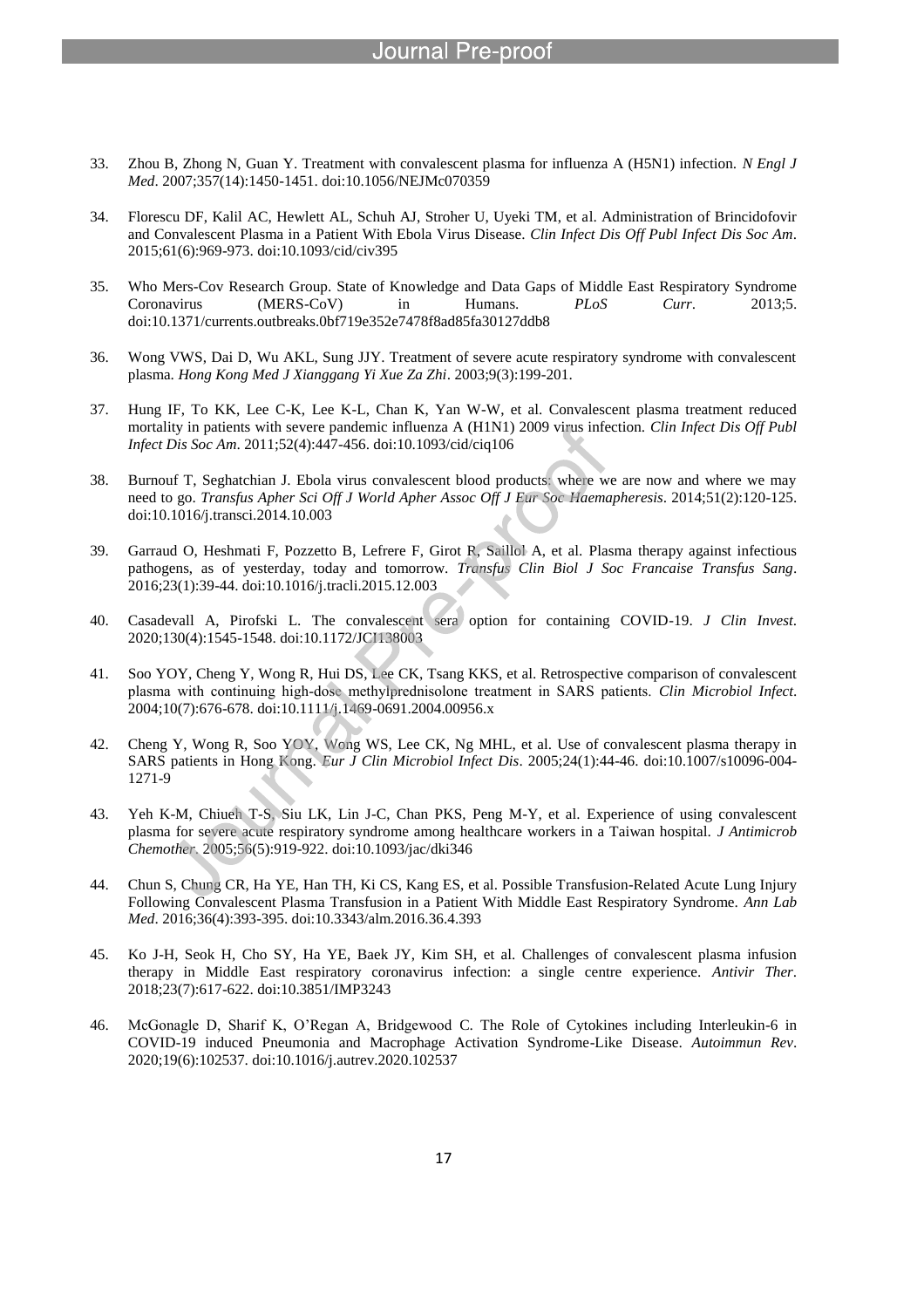- 47. Ahn JY, Sohn Y, Lee SH, Cho Y, Hyun JH, Baek YJ, et al. Use of Convalescent Plasma Therapy in Two COVID-19 Patients with Acute Respiratory Distress Syndrome in Korea. *J Korean Med Sci*. 2020;35(14):e149. doi:10.3346/jkms.2020.35.e149
- 48. China puts 245 COVID-19 patients on convalescent plasma therapy. Xinhua | English.news.cn. Available from: http://www.xinhuanet.com/english/2020-02/28/c\_138828177.htm. [Cited 19 December 2020]
- 49. Duan K, Liu B, Li C, Zhang H, Yu T, Qu J, et al. Effectiveness of convalescent plasma therapy in severe COVID-19 patients. *Proc Natl Acad Sci*. 2020;117(17):9490-9496. doi:10.1073/pnas.2004168117
- 50. Shen C, Wang Z, Zhao F, Yang Y, Li J, Yuan J, et al. Treatment of 5 Critically Ill Patients with COVID-19 With Convalescent Plasma. *JAMA*. 2020;323(16):1582-1589. doi:10.1001/jama.2020.4783
- 51. Ye M, Fu D, Ren Y, Wang F, Wang D, Zhang F, et al. Treatment with convalescent plasma for COVID‐19 patients in Wuhan, China. *J Med Virol*. Published online April 15, 2020. doi:10.1002/jmv.25882
- 52. Neutralizing antibody responses to SARS-CoV-2 in a COVID-19 recovered patient cohort and their implications. medRxiv. Available from: https://www.medrxiv.org/content/10.1101/2020.03.30.20047365v2. [Cited 19 December 2020]
- 53. Zhang B, Liu S, Tan T, Huang W, Dong Y, Chen L, et al. Treatment with Convalescent Plasma for Critically Ill Patients with Severe Acute Respiratory Syndrome Coronavirus 2 Infection. *Chest*. 2020;158(1):e9-e13. doi:10.1016/j.chest.2020.03.039
- 54. Zhao J, Yuan Q, Wang H, Liu W, Liao X, Su Y, et al. Antibody Responses to SARS-CoV-2 in Patients With Novel Coronavirus Disease 2019. *Clin Infect Dis Off Publ Infect Dis Soc Am*. 2020;71(16):2027-2034. doi:10.1093/cid/ciaa344
- 55. M.D MJJ. Expanded Access to Convalescent Plasma for the Treatment of Patients With COVID-19. *clinicaltrials.gov; 2020*. Available from: https://clinicaltrials.gov/ct2/show/NCT04338360. [Cited 16 December 2020]
- 56. Joyner MJ, Wright RS, Fairweather D, Senefeld JW, Bruno KA, Klassen SA, et al. Early safety indicators of COVID-19 convalescent plasma in 5000 patients. *J Clin Invest*. 130(9):4791-4797. doi:10.1172/JCI140200
- 57. Joyner MJ, Bruno KA, Klassen SA, Kunze KL, Johnson PW, Lesser ER, et al. Safety Update. *Mayo Clin Proc*. 2020;95(9):1888-1897. doi:10.1016/j.mayocp.2020.06.028
- 58. Annamaria P, Eugenia Q, Paolo S. Anti-SARS-CoV-2 hyperimmune plasma workflow. *Transfus Apher Sci*. 2020;59(5):102850. doi:10.1016/j.transci.2020.102850
- 59. Perotti C, Baldanti F, Bruno R, Del Fante C, Seminari E, Casari S, et al. Mortality reduction in 46 severe Covid-19 patients treated with hyperimmune plasma. A proof of concept single arm multicenter trial. *Haematologica*. 2020;105(12):2834-2840. doi:10.3324/haematol.2020.261784
- 60. ICMR approves 38 institutions for COVID-19 PLACID trial. *Express Healthcare*. Available from: https://www.expresshealthcare.in/news/icmr-approves-38-institutions-for-covid-19-placid-trial/420158/. [Cited 19 December 2020]
- 61. Simonovich VA, Burgos Pratx LD, Scibona P, Beruto MV, Vallone MG, Vazquez C, et al. A Randomized Trial of Convalescent Plasma in Covid-19 Severe Pneumonia. *N Engl J Med*. Published online November 24, 2020. doi:10.1056/NEJMoa2031304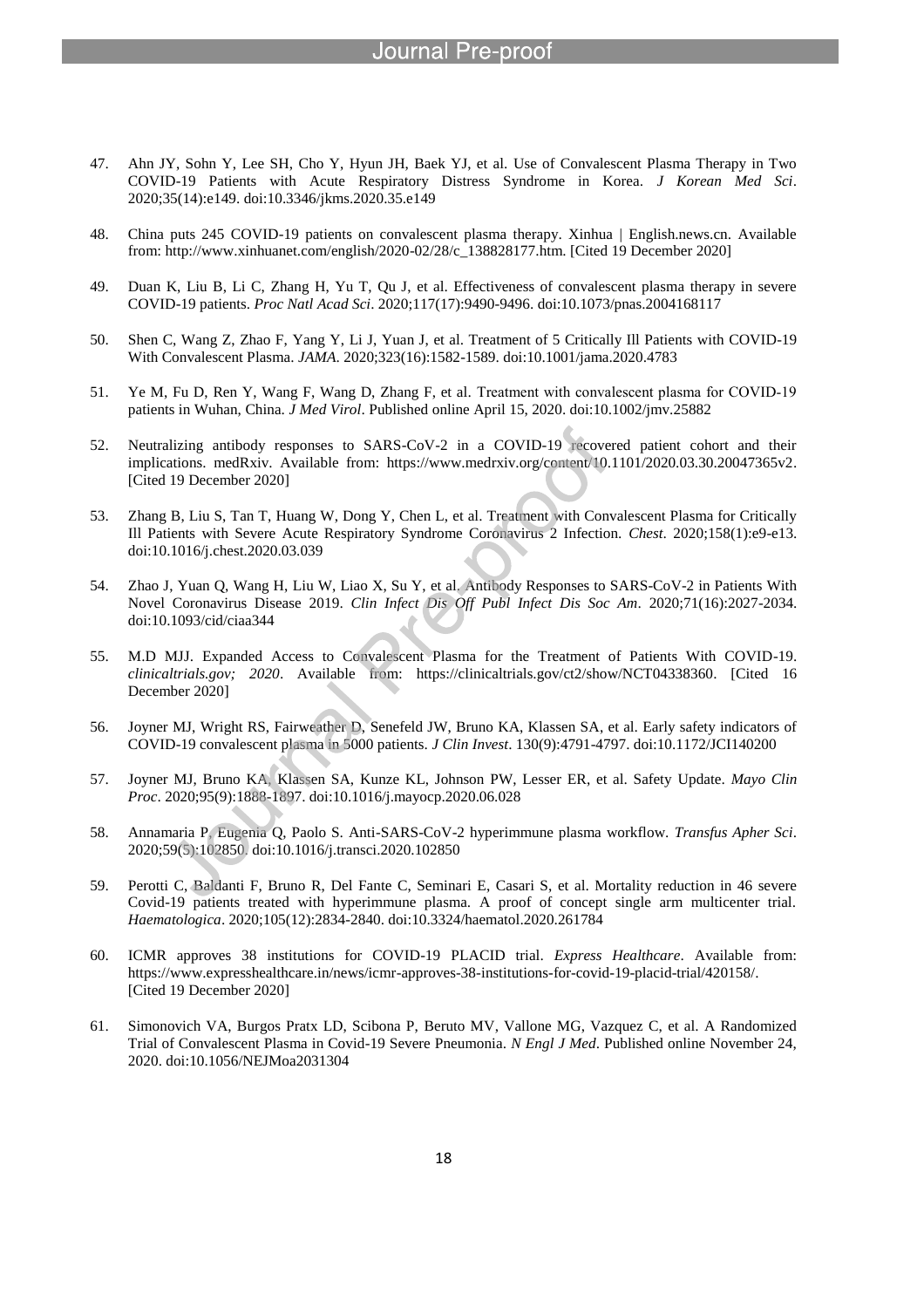## re-nroo:

- 62. ICMR could derail world's largest trial. *ET HealthWorld*. Available from: https://health.economictimes.indiatimes.com/news/industry/icmr-could-derail-worlds-largest-trial/78819686. [Cited 19 December 2020]
- 63. Salazar E, Perez KK, Ashraf M, Chen J, Castillo B, Christensen PA, et al. Treatment of Coronavirus Disease 2019 (COVID-19) Patients with Convalescent Plasma. *Am J Pathol*. 2020;190(8):1680-1690. doi:10.1016/j.ajpath.2020.05.014
- 64. Chai KL, Valk SJ, Piechotta V, Kimber C, Monsef I, Doree C, et al. Convalescent plasma or hyperimmune immunoglobulin for people with COVID-19: a living systematic review. *Cochrane Database Syst Rev*. 2020;10:CD013600. doi:10.1002/14651858.CD013600.pub3
- 65. Why all Covid patients cannot be plasma donors. *Times of India.* Available from: https://timesofindia.indiatimes.com/india/why-all-covid-patients-cannot-be-plasmadonors/articleshow/76996547.cms. [Cited 20 December 2020]
- 66. Libster R, Pérez Marc G, Wappner D, Coviello S, Bianchi A, Braem V, et al. Early High-Titer Plasma Therapy to Prevent Severe Covid-19 in Older Adults. *N Engl J Med*. Published online January 6, 2021. doi:10.1056/NEJMoa2033700
- 67. Joyner MJ, Carter RE, Senefeld JW, Klassen SA, Mills JR, Johnson PW, et al. Convalescent Plasma Antibody Levels and the Risk of Death from Covid-19. *N Engl J Med*. 2021. doi:10.1056/NEJMoa2031893
- 68. Fara A, Mitrev Z, Rosalia RA, Assas BM. Cytokine storm and COVID-19: a chronicle of pro-inflammatory cytokines. *Open Biol*. 2020;10(9). doi:10.1098/rsob.200160
- 69. Zhang B, Zhou X, Zhu C, Song Y, Feng F, Qiu Y, et al. Immune Phenotyping Based on the Neutrophil-to-Lymphocyte Ratio and IgG Level Predicts Disease Severity and Outcome for Patients With COVID-19. *Front Mol Biosci*. 2020;7. doi:10.3389/fmolb.2020.00157
- 70. Huang Z, Chen H, Xue M, Huang H, Zheng P, Luo W, et al. Characteristics and roles of SARS‐CoV‐2 specific antibodies in patients with different severities of COVID-19. *Clin Exp Immunol*. Published online July 24, 2020. doi:10.1111/cei.13500
- 71. Tan L, Wang Q, Zhang D, Ding J, Huang Q, Tang Y-Q, et al. Lymphopenia predicts disease severity of COVID-19: a descriptive and predictive study. *Signal Transduct Target Ther*. 2020;5. doi:10.1038/s41392- 020-0148-4
- 72. Fathi N, Rezaei N. Lymphopenia in COVID‐19: Therapeutic opportunities. *Cell Biol Int*. Published online June 3, 2020. doi:10.1002/cbin.11403
- 73. Swaroopa D, Bhaskar K, Mahathi T, Katkam S, Raju YS, Chandra N, et al. Association of serum interleukin-6, interleukin-8, and Acute Physiology and Chronic Health Evaluation II score with clinical outcome in patients with acute respiratory distress syndrome. *Indian J Crit Care Med Peer-Rev Off Publ Indian Soc Crit Care Med*. 2016;20(9):518-525. doi:10.4103/0972-5229.190369
- 74. Suzuki M, Hashizume M, Yoshida H, Mihara M. Anti-inflammatory mechanism of tocilizumab, a humanized anti-IL-6R antibody: effect on the expression of chemokine and adhesion molecule. *Rheumatol Int*. 2010;30(3):309-315. doi:10.1007/s00296-009-0953-0
- 75. Han S, Mallampalli RK. The Acute Respiratory Distress Syndrome: From Mechanism to Translation. *J Immunol*. 2015;194(3):855-860. doi:10.4049/jimmunol.1402513